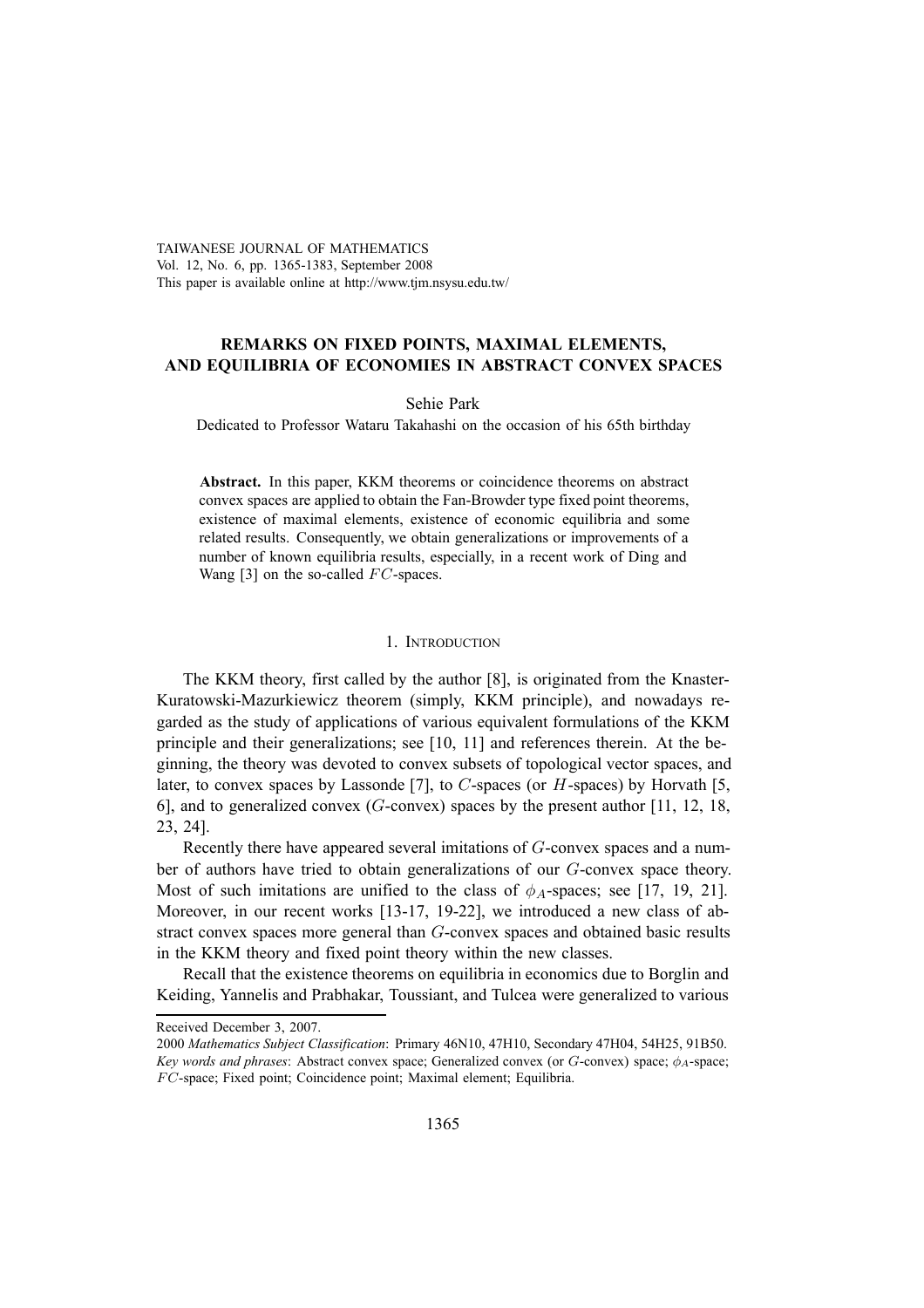abstract convex spaces by Tarafdar, Tan, Ding, Yuan, and others in a large number of works; for the literature, see [3] and references therein. In [3], it is claimed that most of such works are improved and generalized in the frame of the so-called  $FC$ -spaces, which are particular forms of  $\phi_A$ -spaces and hence of abstract convex spaces.

In the present paper, KKM theorems or coincidence theorems on abstract convex spaces in [13, 20] are applied to obtain the Fan-Browder type fixed point theorems, existence of maximal elements, and existence of economic equilibria. Consequently, we obtain generalizations or unifications of a number of known equilibria results, especially, in a recent work of Ding and Wang  $[3]$  on  $FC$ -spaces.

In Section 2, definitions and some basic facts on abstract convex spaces and the map classes  $\mathfrak{RC}$ ,  $\mathfrak{RD}$  are introduced. Section 3 deals with  $\phi_A$ -spaces as a unified and generalized concept of various imitations of G-convex spaces. A KKM theorem for  $\phi_A$ -spaces is also given. In Section 4, general forms of the Fan-Browder type coincidence and fixed point theorems are derived for abstract convex spaces. Section 5 deals with various existence theorems on maximal elements in abstract convex spaces. Finally, in Section 6, new existence theorems of maximal elements for  $\mathcal{L}_F$ -majorized correspondences and a new equilibrium existence theorem for one person game with  $\mathcal{L}_F$ -majorized correspondences are obtained in abstract convex spaces.

## 2. ABSTRACT CONVEX SPACES

In this section, we recall definitions and some basic results on abstract convex spaces given in [13, 20].

A *multimap* (simply, a *map*) or a *correspondence*  $F : X \rightarrow Y$  is a function from a set X into the power set  $2^Y$  of Y; that is, a function with the *values*  $F(x) \subset Y$ for  $x \in X$  and the *fibers*  $F^-(y) := \{x \in X \mid y \in F(x)\}\$ for  $y \in Y$ . For  $A \subset X$ , let  $F(A) := \bigcup \{F(x) | x \in A\}$ . For any  $B \subset Y$ , the *(lower) inverse* of B under F is defined by

$$
F^{-}(B) := \{ x \in X \mid F(x) \cap B \neq \emptyset \}.
$$

The following is the origin of the KKM theory; see [10, 11]:

**The KKM Principle.** Let D be the set of vertices of an *n*-simplex  $\Delta_n$  and  $G: D \longrightarrow \Delta_n$  *be a KKM map (that is, co*  $A \subset G(A)$  *for each*  $A \subset D$ ) *with closed* [*resp., open*] *values. Then*  $\bigcap_{z \in D} G(z) \neq \emptyset$ *.* 

Let  $\langle D \rangle$  denote the set of all nonempty finite subsets of a set D.

**Definitions.** An *abstract convex space* (E,D; Γ) consists of a topological space E, a nonempty set D, and a map  $\Gamma : \langle D \rangle \to E$  with nonempty values. We may denote  $\Gamma_A := \Gamma(A)$  for  $A \in \langle D \rangle$ .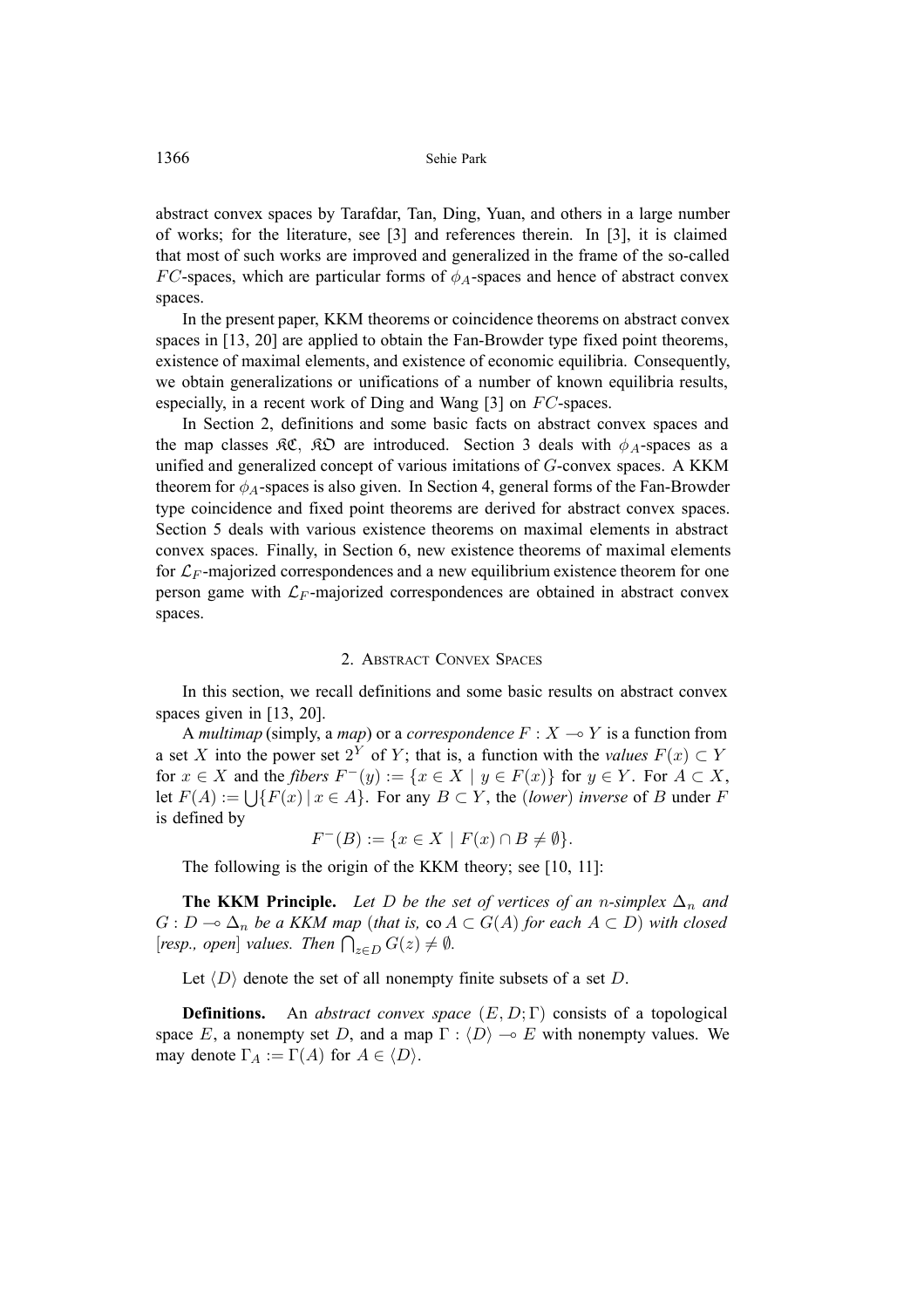For any  $D' \subset D$ , the *Γ-convex hull* of  $D'$  is denoted and defined by

$$
\mathrm{co}_{\Gamma}D':=\bigcup\{\Gamma_A\mid A\in\langle D'\rangle\}.
$$

[ co is reserved for the convex hull in vector spaces].

A subset X of E is called a  $\Gamma$ -*convex subset* of  $(E, D; \Gamma)$  relative to  $D' \subset D$ if for any  $N \in \langle D' \rangle$ , we have  $\Gamma_N \subset X$ , that is,  $\text{co}_{\Gamma} D' \subset X$ . This means that  $(X, D'; \Gamma |_{\langle D' \rangle})$  itself is an abstract convex space called a *subspace* of  $(E, D; \Gamma)$ .

When  $D \subset E$ , the space is denoted by  $(E \supset D; \Gamma)$ . In such case, a subset X of E is said to be  $\Gamma$ -*convex* if  $\text{co}_{\Gamma}(X \cap D) \subset X$ ; in other words, X is  $\Gamma$ -convex relative to  $D' := X \cap D$ . In case  $E = D$ , let  $(E; \Gamma) := (E, E; \Gamma)$ .

We already gave plenty of examples of abstract convex spaces in [13, 20, 21].

**Definitions.** Let  $(E, D; \Gamma)$  be an abstract convex space and Z a topological space. For a map  $F : E \to Z$  with nonempty values, if a map  $G : D \to Z$  satisfies

$$
F(\Gamma_A) \subset G(A) \qquad \text{for all} \ \ A \in \langle D \rangle,
$$

then G is called a *KKM map* with respect to F. A *KKM map*  $G : D \multimap E$  is a KKM map with respect to the identity map  $1<sub>E</sub>$ .

A map  $F : E \multimap Z$  is said to have the *KKM property* and called *a*  $\Re \mathcal{L}$ -map if, for any closed-valued KKM map  $G : D \multimap Z$  with respect to F, the family  ${G(y)}_{y\in D}$  has the finite intersection property. We denote

$$
\mathfrak{RC}(E,Z) := \{ F : E \multimap Z \mid F \text{ is a } \mathfrak{RC}\text{-map} \}.
$$

Similarly, we define a  $\mathcal{R}D$ -map for open-valued maps G.

The following is given [20, Lemma 2]:

**Lemma 2.1.** Let  $(E, D; \Gamma)$  be an abstract convex space,  $(X, D'; \Gamma |_{\langle D' \rangle})$  a *subspace, and Z a topological space.* If  $F \in \Re{\mathfrak{C}}(E, Z)$ , *then*  $F|_X \in \Re{\mathfrak{C}}(X, Z)$ . *This also holds for* KO *instead of* KC.

The following theorems are given in [13, 20]:

**Theorem 2.2.** *Let* (E,D; Γ) *be an abstract convex space,* Z *a topological space, and*  $F : E \multimap Z$  *a map. Then*  $F \in \mathfrak{RC}(E, Z)$  [ resp.,  $F \in \mathfrak{RO}(E, Z)$ ] *if and only if for any closed-valued* [resp., *open-valued*] *map*  $G : D \rightarrow Z$  *satisfying* 

(1)  $F(\Gamma_N) \subset G(N)$  for any  $N \in \langle D \rangle$ ,

we have  $F(E) \cap \bigcap \{G(y) \mid y \in N\} \neq \emptyset$  for each  $N \in \langle D \rangle$ .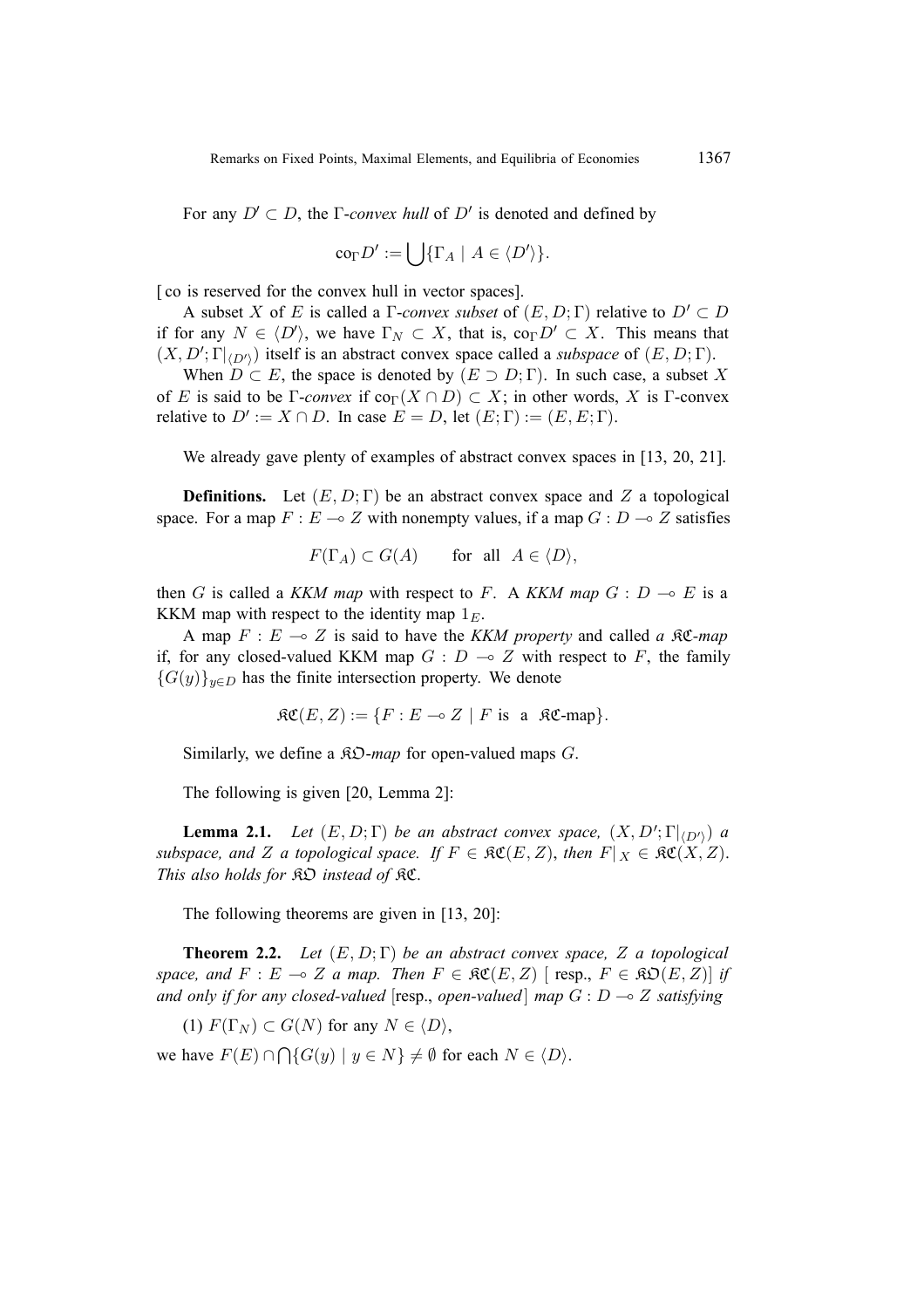**Theorem 2.3.** *Let* (E,D; Γ) *be an abstract convex space,* Z *a topological space,*  $S: D \to Z$ ,  $T: E \to Z$  *maps, and*  $F \in \mathcal{RC}(E, Z)$  [*resp.,*  $F \in \mathcal{RD}(E, Z)$ ]*. Suppose that*

- (1) S *is open-valued* [*resp., closed-valued* ]*;*
- (2) *for each*  $z \in F(E)$ ,  $\text{co}_{\Gamma}S^{-}(z) \subset T^{-}(z)$  [*that is,*  $T^{-}(z)$  *is*  $\Gamma$ *-convex relative to*  $S^{-}(z)$ *;* and
- (3)  $F(E) \subset S(N)$  *for some*  $N \in \langle D \rangle$ *.*

*Then there exists an*  $\bar{x} \in E$  *such that*  $F(\bar{x}) \cap T(\bar{x}) \neq \emptyset$ *.* 

3. 
$$
\phi_A
$$
-SPACES

The following due to the present author is a typical example of abstract convex spaces:

**Definition.** *generalized convex space* or a G-*convex space* (E,D; Γ) consists of a topological space E, a nonempty set D, and a multimap  $\Gamma : \langle D \rangle \to E$  such that for each  $A \in \langle D \rangle$  with the cardinality  $|A| = n + 1$ , there exists a continuous function  $\phi_A : \Delta_n \to \Gamma(A)$  such that  $J \in \langle A \rangle$  implies  $\phi_A(\Delta_J) \subset \Gamma(J)$ .

Here,  $\Delta_n$  is a standard *n*-simplex with vertices  $\{e_i\}_{i=0}^n$ , and  $\Delta_J$  the face of  $\Delta_n$ corresponding to  $J \in \langle A \rangle$ ; that is, if  $A = \{a_0, a_1, \ldots, a_n\}$  and  $J = \{a_{i_0}, a_{i_1}, \ldots, a_{i_n}\}$  $a_{i_k}$ } ⊂ A, then  $\Delta_J = \text{co}\{e_{i_0}, e_{i_1}, \ldots, e_{i_k}\}$ . For details on G-convex spaces; see [11, 12, 18, 23, 24] and references therein.

When  $E = D$ , a G-convex space is called an L-space by Ben-El-Mechaiekh et al. [1].

Recently, there have appeared some authors who introduced spaces of the form  $(X, {\varphi_A})$ ; see [1-3, 17, 19, 21]. Some of them tried to rewrite our works on G-convex spaces by simply replacing  $\Gamma(A)$  by  $\varphi_A(\Delta_n)$  everywhere and claimed to obtain generalizations without giving any justifications or proper examples.

Motivated by this fact, we are concerned with a reformulation of the class of G-convex spaces as follows [19, 21]:

**Definition.** A φ<sub>A</sub>-space

 $(X, D; {\phi_A}_{A \in (D)})$ 

consists of a topological space  $X$ , a nonempty set  $D$ , and a family of continuous functions  $\phi_A : \Delta_n \to X$  (that is, singular *n*-simplices) for  $A \in \langle D \rangle$  with the cardinality  $|A| = n + 1$ .

Note that any  $\phi_A$ -space is an abstract convex space  $(X, D; \Gamma)$  with  $\Gamma_A := \text{Im } \phi_A$ for  $A \in \langle D \rangle$ .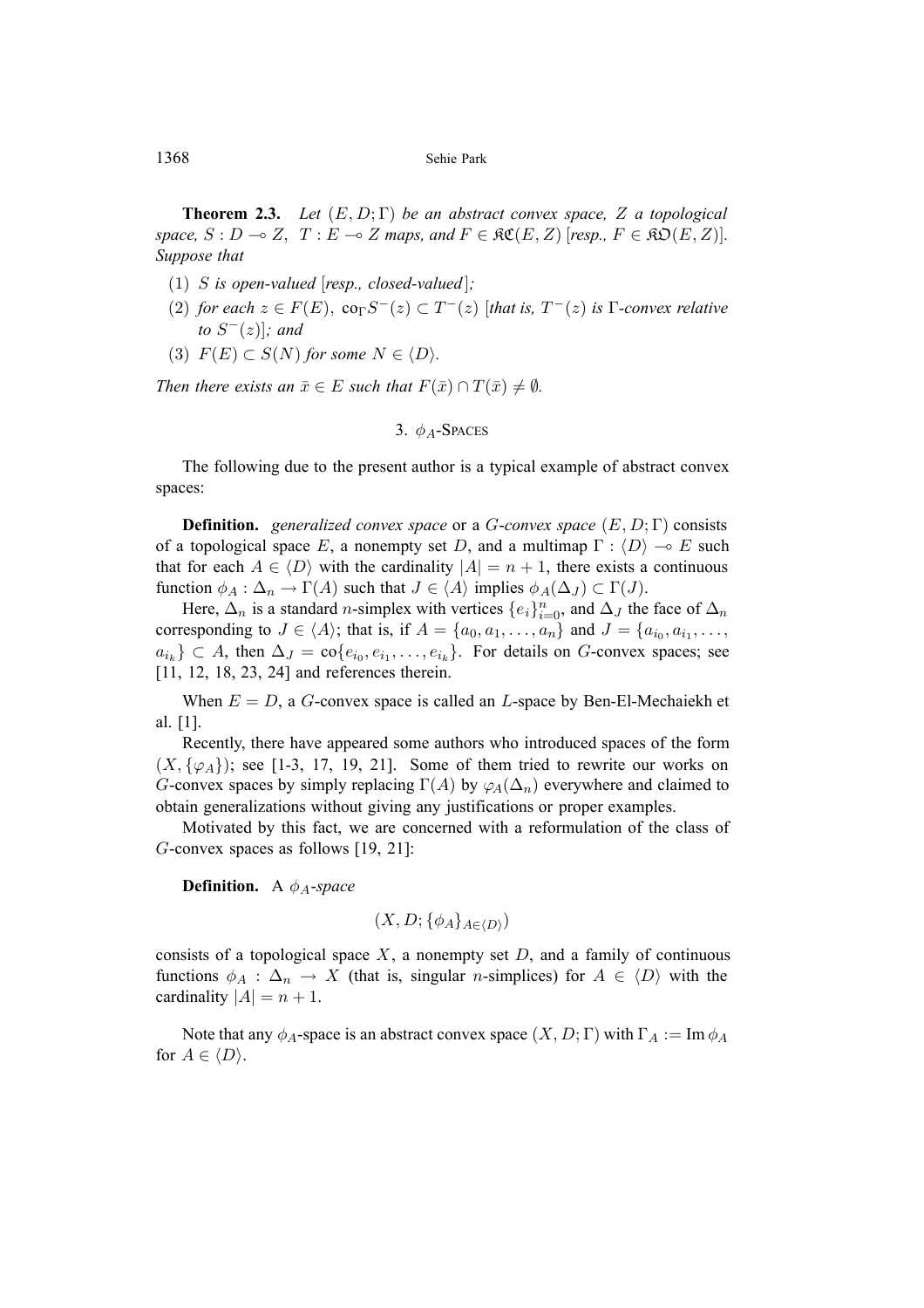Any G-convex space is a  $\phi_A$ -space. The converse also holds:

**Proposition 3.1.** *A*  $\phi$ <sub>*A</sub>*-*space* (*X*, *D*; { $\phi$ <sub>*A*</sub>}<sub>*A*∈(*D*)</sub>) *can be made into a G-convex*</sub> *space* (X, D; Γ)*.*

*Proof.* This can be done in two ways.

- (1) For each  $A \in \langle D \rangle$ , by putting  $\Gamma_A := X$ , we obtain a trivial G-convex space  $(X, D; \Gamma)$ .
- (2) Let  $\{\Gamma^{\alpha}\}_\alpha$  be the family of maps  $\Gamma^{\alpha}$  :  $\langle D \rangle \sim X$  giving a G-convex space  $(X, D; \Gamma^{\alpha})$  such that  $\phi_A(\Delta_n) \subset \Gamma^{\alpha}_A$  for each  $A \in \langle D \rangle$  with  $|A| = n + 1$ . Note that, by (1), this family is not empty. Then, for each  $\alpha$  and each  $A \in \langle D \rangle$ with  $|A| = n + 1$ , we have

$$
\phi_A(\Delta_n)\subset \Gamma_A^\alpha\ \ \text{and}\ \ \phi_A(\Delta_J)\subset \Gamma_J^\alpha\ \ \text{ for }\ \ J\subset A.
$$

Let  $\Gamma := \bigcap_{\alpha} \Gamma^{\alpha}$ , that is,  $\Gamma_A = \bigcap_{\alpha} \Gamma^{\alpha}_A$  for each  $A \in \langle D \rangle$ . Then

 $\phi_A(\Delta_n) \subset \Gamma_A$  and  $\phi_A(\Delta_i) \subset \Gamma_J$  for  $J \subset A$ .

Therefore,  $(X, D; \Gamma)$  is a G-convex space.

Consequently,  $\phi_A$ -spaces are another names of G-convex spaces and they are essentially the same.

**Definition.** For a  $\phi_A$ -space  $(X, D; {\phi_A}_{A \in (D)})$ , any map  $T : D \to X$  satisfying

$$
\phi_A(\Delta_J) \subset T(J)
$$
 for each  $A \in \langle D \rangle$  and  $J \in \langle A \rangle$ 

is called a *KKM map*.

## **Proposition 3.2.**

- $(1)$  *A KKM map*  $G: D \to X$  *on a G*-convex space  $(X, D; \Gamma)$  *is a KKM map on the corresponding*  $\phi_A$ -space  $(X, D; {\phi_A}_{A \in \langle D \rangle})$ .
- (2) *A KKM map*  $T : D \multimap X$  *on a*  $\phi_A$ -space  $(X, D; {\phi_A})$  *is a KKM map on a new G-convex space*  $(X, D; \Gamma)$ *.*

### *Proof.*

- (1) This is clear from the definition of a KKM map on a G-convex space.
- (2) Define  $\Gamma : \langle D \rangle \to X$  by  $\Gamma_A := T(A)$  for each  $A \in \langle D \rangle$ . Then  $(X, D; \Gamma)$ becomes a G-convex space. In fact, for each A with  $|A| = n + 1$ , we have a continuous function  $\phi_A : \Delta_n \to T(A) =: \Gamma(A)$  such that  $J \in \langle A \rangle$  implies  $\phi_A(\Delta_J) \subset T(J) =: \Gamma(J)$ . Moreover, note that  $\Gamma_A \subset T(A)$  for each  $A \in \langle D \rangle$ and hence  $T : D \to X$  is a KKM map on a G-convex space  $(X, D; \Gamma)$ .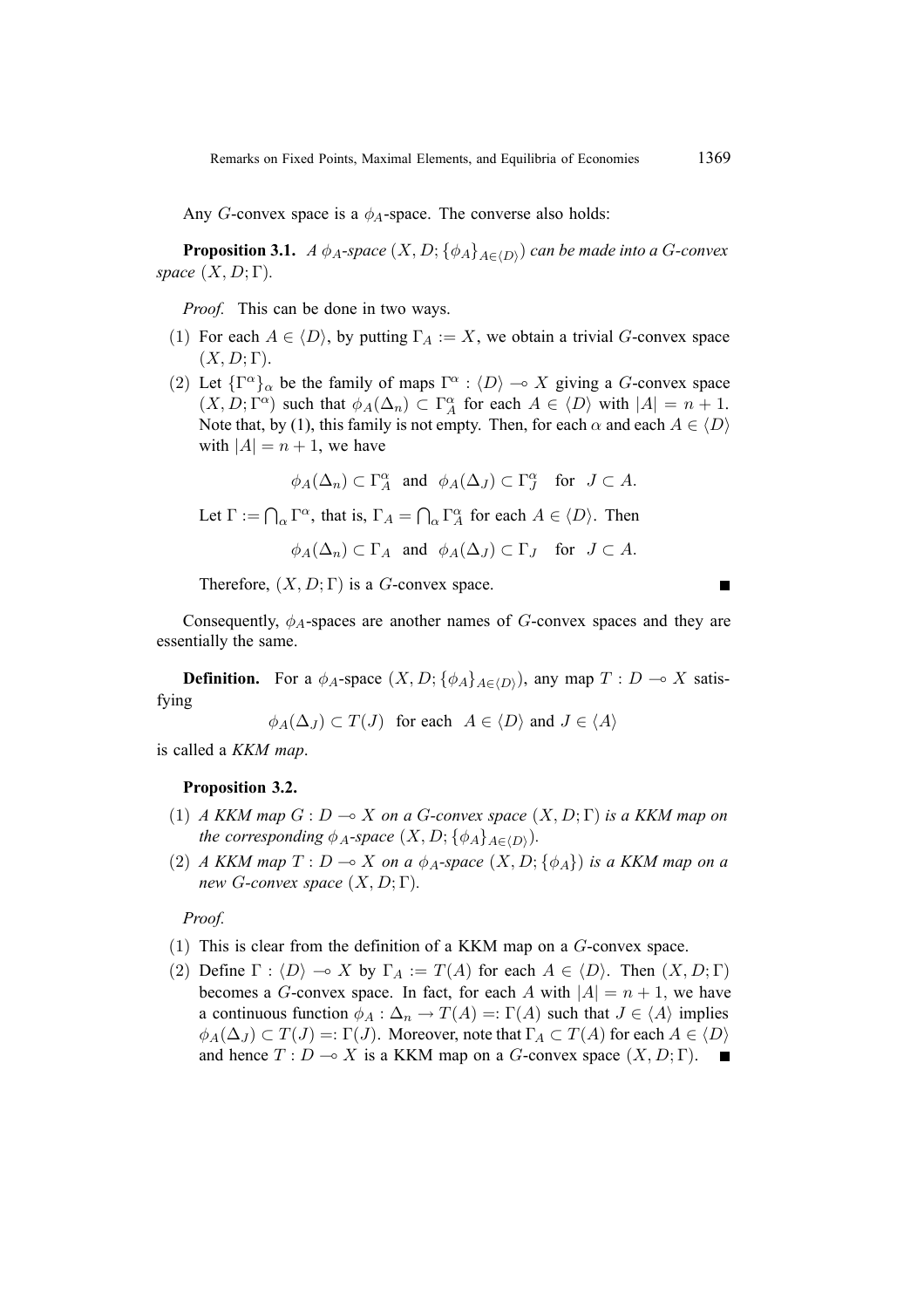The following is a KKM theorem for  $\phi_A$ -spaces. The proof is just a simple modification of the corresponding one in [11-13]:

**Proposition 3.3.** *For a*  $\phi_A$ -space  $(X, D; {\phi_A}_{A \in \langle D \rangle})$ *, let*  $G : D \multimap X$  *be a* KKM map with closed [resp., open] values. Then  $\{G(z)\}_{z\in D}$  has the finite *intersection property.* (*More precisely, for each*  $N \in \langle D \rangle$  *with*  $|N| = n + 1$ *, we have*  $\phi_N(\Delta_n) \cap \bigcap_{z \in N} G(z) \neq \emptyset$ .)

*Further, if*

(3)  $\bigcap_{z \in M} G(z)$  *is compact for some*  $M \in \langle D \rangle$ , *then we have*  $\bigcap_{z \in D} G(z) \neq \emptyset$ *.* 

*Proof.* Let  $N = \{z_0, z_1, \ldots, z_n\}$ . Since G is a KKM map, for each vertex  $e_i$  of  $\Delta_n$ , we have  $\phi_N(e_i) \in G(z_i)$  for  $0 \le i \le n$ . Then  $e_i \mapsto \phi_N^{-1} G(z_i)$  is a closed [resp., open] valued map such that  $\Delta_k = \text{co}\{e_{i_0}, e_{i_1}, \dots, e_{i_k}\} \subset \bigcup_{j=0}^k \phi_N^{-1} G(z_{i_j})$  for each face  $\Delta_k$  of  $\Delta_n$ . Therefore, by the original KKM principle,  $\Delta_n \supset \bigcap_{i=0}^n \phi_N^{-1}G(z_i) \neq$  $\emptyset$  and hence  $\phi_N(\Delta_n) \cap (\bigcap_{z \in N} G(z)) \neq \emptyset$ .

The second conclusion is clear.

**Remarks.**

(1) We may assume that, for each  $a \in D$  and  $N \in \langle D \rangle$ ,  $G(a) \cap \phi_N(\Delta_n)$  is closed [resp., open] in  $\phi_N(\Delta_n)$ . This is said by some authors that G has finitely closed [resp., open] values. However, by replacing the topology of  $X$  by its finitely generated extension, we can eliminate "finitely"; see [12].

 $\blacksquare$ 

- (2) For  $X = \Delta_n$ , if D is the set of vertices of  $\Delta_n$  and  $\Gamma = \infty$ , the convex hull, Theorem 3.3 reduces to the original KKM principle and its open version; see [10, 11].
- (3) If  $D$  is a nonempty subset of a topological vector space  $X$  (not necessarily Hausdorff), Theorem 3.3 extends Fan's KKM lemma; see [4,10].
- (4) Note that any KKM theorem on spaces of the form  $(X, \{\varphi_A\})$  can not generalize the original KKM principle or Fan's KKM lemma.

In 2005, Ding [2] introduced the following particular form of  $\phi_A$ -spaces:

**Definition.** ([2]).  $(Y, \{\varphi_N\})$  is said to be a FC-space if Y is a topological space and for each  $N = \{y_0, \ldots, y_n\} \in \langle Y \rangle$  where some elements in N may be same, there exists a continuous mapping  $\varphi_N : \Delta_n \to Y$ . A subset D of  $(Y, \{\varphi_N\})$ is said to be a FC-subspace of Y if for each  $N = \{y_0, \ldots, y_n\} \in \langle Y \rangle$  and for each  $\{y_{i_0}, \ldots, y_{i_k}\} \subset N \cap D$ ,  $\varphi_N(\Delta_k) \subset D$  where  $\Delta_k = \text{co}\{e_{i_j} : j = 0, \ldots, k\}.$ 

Note that for each N, there should be infinitely many  $\varphi_N$ 's. In [3], its authors repeated the preceding definition where the restriction "where some elements in N may be same" in the original definition in [2] is removed.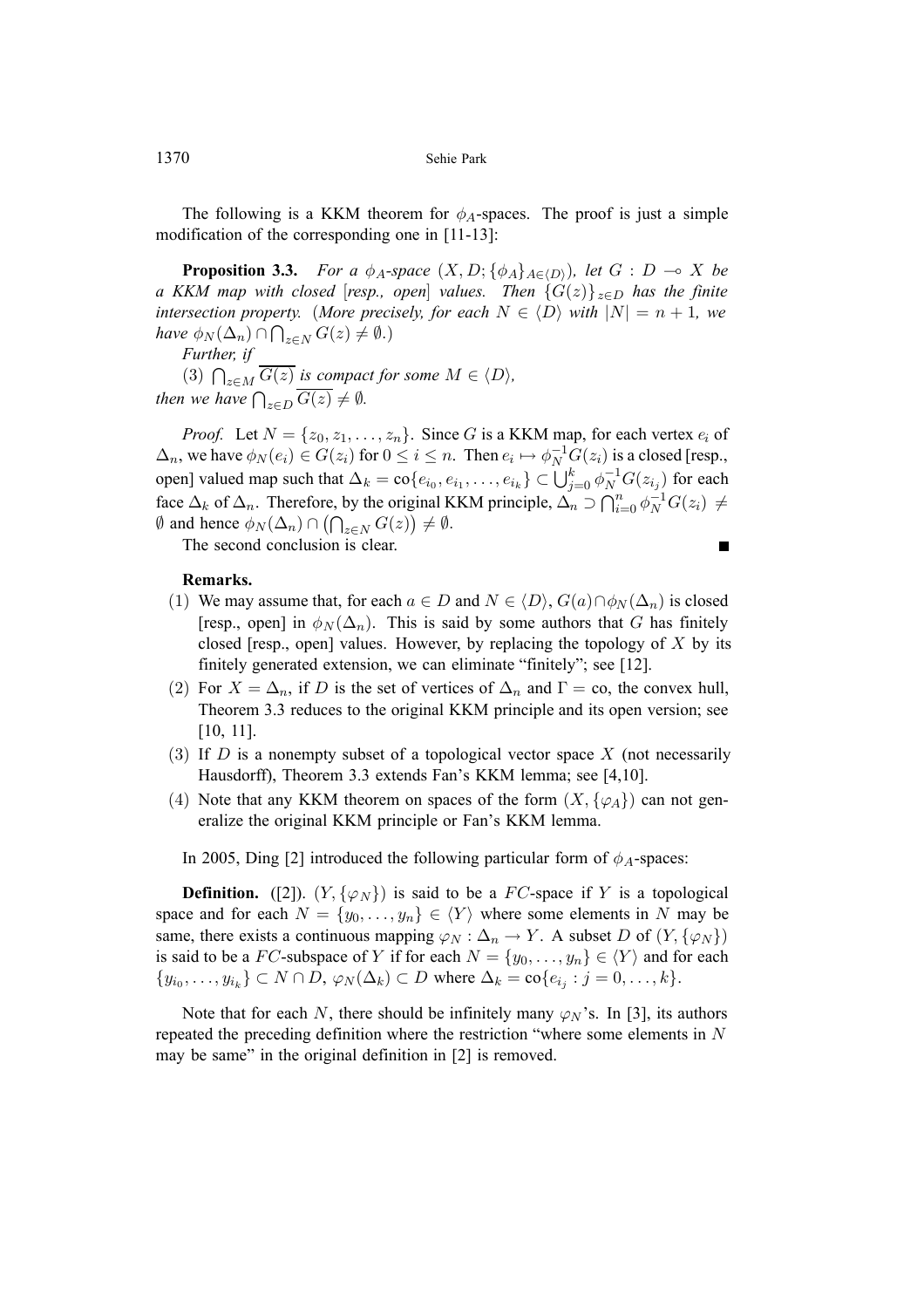Clearly an  $FC$ -space can be made into an L-space [1] by Proposition 3.1 and is a particular  $\phi_A$ -space  $(X, D; {\phi_A}_{A \in \langle D \rangle})$  for the case  $X = D$ . Further, Ding in [3] still insists that "It is clear that many topological spaces with abstract convexity structure are all  $FC$ -spaces. In particular, any convex subset of a topological vector space, any H-space introduced by Horvath [5], any G-convex spaces introduced by Park and Kim [24] and any L-convex spaces introduced by Ben-El-Mechaiekh et al.  $[1]$  are all  $FC$ -spaces. Hence, it is quite reasonable and valuable to study various nonlinear problems in  $FC$ -spaces". This statement repeatedly appeared more than fifteen papers of Ding and his followers within the last two years. One wonders how could a pair  $(Y, \{\varphi_N\})$  generalize a triple  $(X, D; \Gamma)$  in [24].

In Lemma 2.4 [3], its authors showed that any generalized  $FC-KKM$  mapping is a generalized R-KKM mapping, which is already shown to be a simple KKM map for a G-convex space; see [17,21]. Lemmas 3.1 and 3.2 [3] are particular forms of Theorem 3.3. In [3], from their Lemma 3.2, it is routine in the KKM theory to deduce Fan-Browder type fixed point theorems (Section 3), Ky Fan type minimax inequalities and their geometric forms (Section 4), existence of maximal elements (Section 5), and equilibrium existence theorems (Section 6). The authors of [3] obtained these results for their  $FC$ -spaces, but it is evident that they can be stated more generally for G-convex spaces or  $\phi_A$ -spaces, even for abstract convex spaces.

#### 4. COINCIDENCE AND FIXED POINTS

From Theorem 2.3, we can generalize the Fan-Browder type coincidence theorem due to Park and Kim [23,24, Theorem 1]:

**Theorem 4.1.** *Let* (E,D; Γ) *be an abstract convex space,* Z *a topological space,*  $S: D \to Z$ ,  $T: E \to Z$  *maps, and*  $F \in \mathcal{RC}(E, Z)$  [*resp.,*  $F \in \mathcal{RD}(E, Z)$ ]*. Suppose that*

- (1) S *is open-valued* [*resp., closed-valued* ]*;*
- (2) *for each*  $z \in F(E)$ ,  $\text{co}_{\Gamma}S^{-}(z) \subset T^{-}(z)$ ;
- (3) *there exists a nonempty subset* K *of* Z *such that*  $F(E) \cap K \subset S(N)$  *for some*  $N \in \langle D \rangle$ *;* and
- (4) *either*
- (i)  $F(E) \setminus K \subset S(M)$  *for some*  $M \in \langle D \rangle$ *; or*
- (ii) *there exists a*  $\Gamma$ -convex *subset*  $L_N$  *of*  $E$  *relative to some*  $D' \subset D$  *such that*  $N \subset D'$  and  $F(L_N) \setminus K \subset S(M)$  for some  $M \in \langle D' \rangle$ .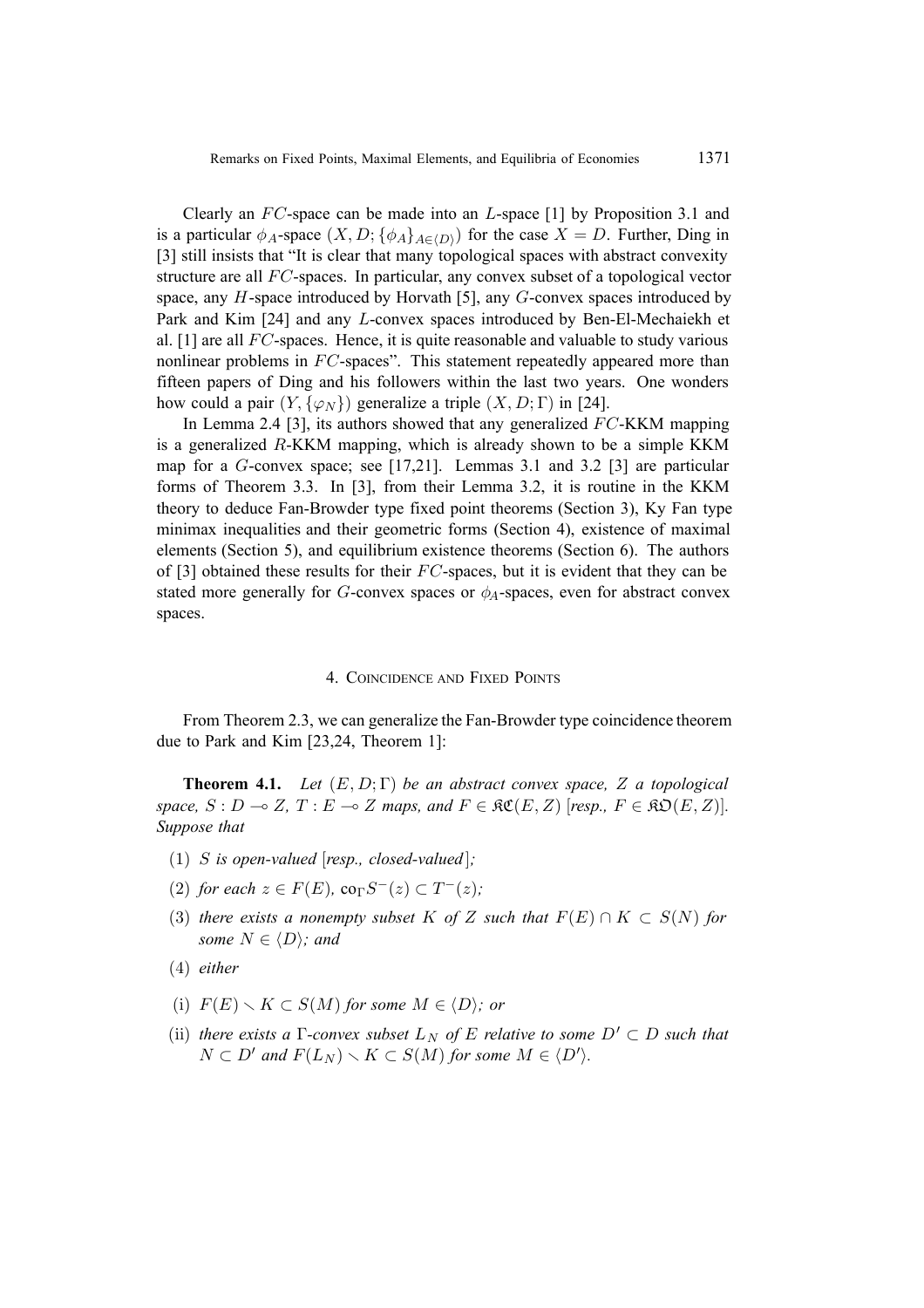Then there exists an  $\overline{x} \in E$  such that  $F(\overline{x}) \cap T(\overline{x}) \neq \emptyset$ .

*Proof.*

Case (i). In view of Theorem 2.3, it suffices to show that condition (3) there holds. Since

$$
F(E) = (F(E) \setminus K) \cup (F(E) \cap K) \subset S(M) \cup S(N) = S(N'),
$$

where  $N' := M \cup N$ , the conclusion follows from Theorem 2.3.

Case (ii). Since  $L_N$  is a  $\Gamma$ -convex subset relative to  $D'$ ,  $(L_N, D'; \Gamma \mid_{\langle D' \rangle})$  is a subspace. Instead of S and T, we can use  $S|_{D'}$  and  $T|_{L_N}$ . Note that  $F(L_N) \setminus K \subset$  $S(M)$  for some  $M \in \langle D' \rangle$ . Now the conclusion follows from Case (i).

**Corollary 4.2.** *In Theorem 4.1, condition* (ii) *can be replaced by the following without affecting its conclusion:*

 $(iii)'$   $E \supset D$  *and there exists a*  $\Gamma$ *-convex subset*  $L_N$  *of*  $E$  *containing*  $N$  *such that*  $F(L_N) \subset S(M)$  *for some*  $M \in \langle L_N \cap D \rangle$ *.* 

*Proof.* Choose  $D' := L_N \cap D$  and apply (ii).

Corollary 4.2 generalizes [23, 24, Theorem 1] and leads too many modifications of the Fan-Browder coincidence theorem for G-convex spaces or  $\phi_A$ -spaces in the literature. All of them might be particular cases of Theorem 4.1. Most of such modifications assume compactness of  $K$  and  $L<sub>N</sub>$  and  $S$  has open values.

For  $E = Z$  and  $F = 1_E$ , the identity map on E, Theorem 4.1 reduces to the following Fan-Browder type fixed point theorem:

**Theorem 4.3.** *Let*  $(E, D; \Gamma)$  *be an abstract convex space satisfying*  $1_E \in$  $\mathcal{RC}(E, E)$  [resp.,  $1_E \in \mathcal{RO}(E, E)$ ], and  $S : D \to E$ ,  $T : E \to E$  maps. Suppose *that*

- (1) S *is open-valued* [*resp., closed-valued* ]*;*
- (2) *for each*  $x \in E$ ,  $\operatorname{co}_{\Gamma} S^{-}(x) \subset T^{-}(x)$ ;
- (3) *there exists a nonempty subset* K of E *such that*  $K \subset S(N)$  *for some*  $N \in \langle D \rangle$ ; and
- (4) *either*
- (i)  $E \setminus K \subset S(M)$  *for some*  $M \in \langle D \rangle$ *; or*
- (ii) *there exists a*  $\Gamma$ -convex *subset*  $L_N$  *of*  $E$  *relative to some*  $D' \subset D$  *such that*  $N \subset D'$  and  $L_N \setminus K \subset S(M)$  for some  $M \in \langle D' \rangle$ .

 $\blacksquare$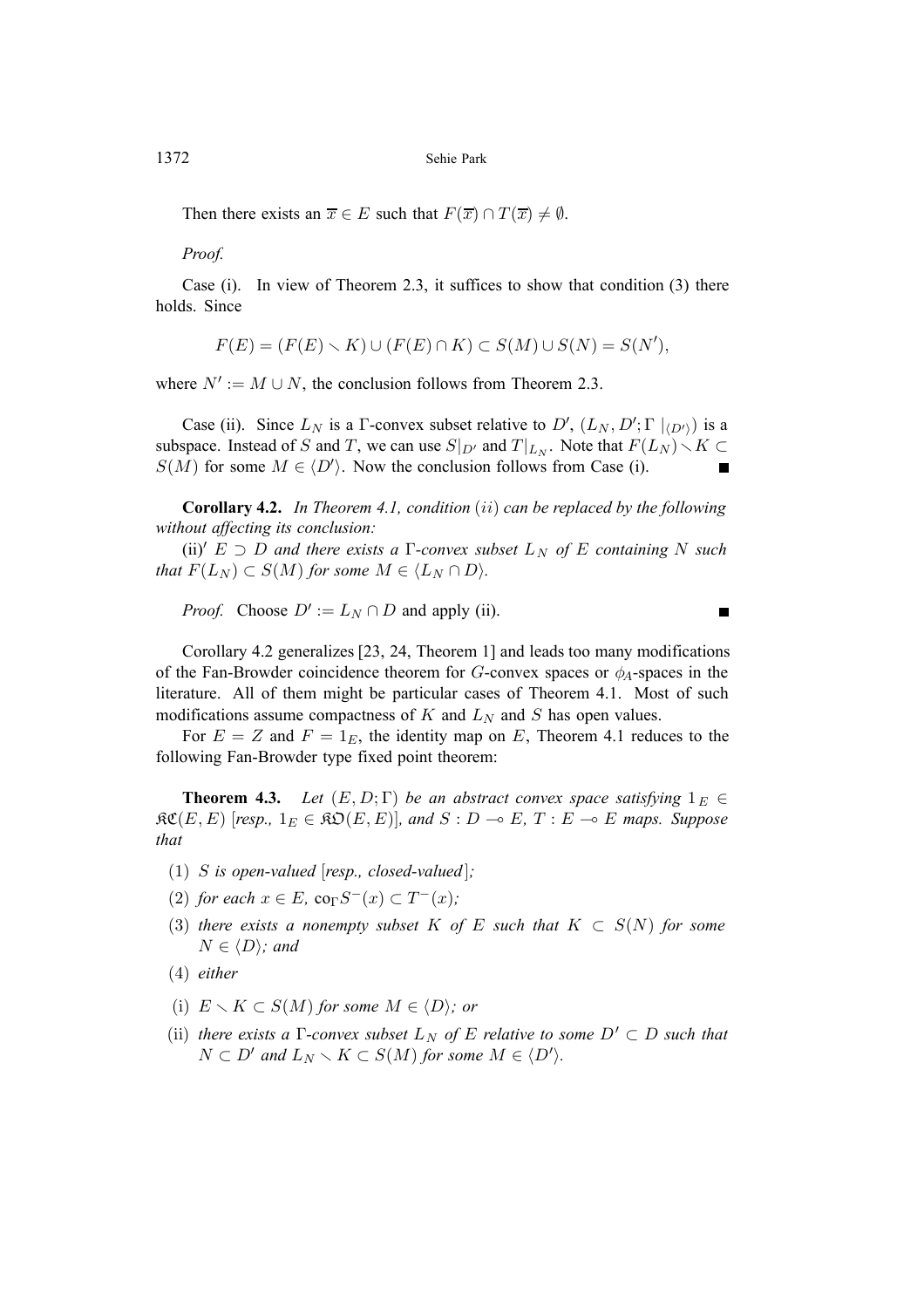*Then T has a fixed point*  $\overline{x} \in E$ *, that is,*  $\overline{x} \in T(\overline{x})$ *.* 

## **Remarks.**

- (1) Note that Theorem 4.3 works for G-convex spaces or  $\phi_A$ -spaces and has numerous particular forms. Moreover, there are abstract convex spaces  $(E, D; \Gamma)$ satisfying  $1_E \in \mathfrak{RC}(E, E)$  [resp.,  $1_E \in \mathfrak{RO}(E, E)$ ] which are not G-convex spaces; see [22]. Therefore Theorem 4.3 properly generalizes the particular case for G-convex spaces.
- (2) Usually Condition (ii) is called a coercivity or compactness condition. On the surface, Case (ii) seems to generalize Case (i), but both cases are equivalent as can be seen in the proof of Theorem 4.1.

The following is a new variant of Theorem 4.3(ii):

**Theorem 4.4.** *Let*  $(X \supset D; \Gamma)$  *be an abstract convex space satisfying*  $1_X \in$  $R\mathfrak{C}(X, X)$ ,  $F: D \to X$ ,  $G: X \to X$ , and  $K$  a nonempty compact subset of X *such that*

- (1) *for each*  $x \in X$ ,  $F^{-}(x) \subset G^{-}(x)$  *and*  $G^{-}(x)$  *is*  $\Gamma$ *-convex;*
- (2) *for each*  $z \in D$ *,*  $F(z)$  *is open in* X*;*
- (3) *for each*  $N \in \langle D \rangle$ *, there exists a compact*  $\Gamma$ *-convex subset*  $L_N$  *of*  $X$  *relative to some*  $D' \subset D$  *containing* N *such that*

$$
\bigcap_{z\in D'}\mathrm{cl}_{L_N}(L_N\smallsetminus G(z))\subset K;
$$

(4) *for each*  $x \in K$ ,  $F^{-}(x) \neq \emptyset$ .

*Then there exists*  $\hat{y} \in X$  *such that*  $\hat{y} \in G(\hat{y})$ *.* 

*Proof 1.* By (4),  $K \subset \bigcup_{z \in D} F(z)$ . Note that  $F(z) \subset G(z)$  for each  $z \in D$  by (1). Since each  $F(z)$  is open by (2) and K is compact, we have an  $N \in \langle D \rangle$  such that  $K \subset \bigcup_{z \in N} F(z) \subset \bigcup_{z \in N} \text{int}_X G(z)$  by (1). Note that

$$
\mathrm{cl}_{L_N}(L_N\setminus (G(z))=\mathrm{cl}_{L_N}(L_N\setminus (G(z)\cap L_N))=L_N\setminus \mathrm{int}_{L_N}(G(z)\cap L_N).
$$

Hence, by (3), we have

$$
L_N \setminus K \subset \bigcup_{z \in D'} [cl_{L_N} (L_N \setminus G(z))]^c = \bigcup_{z \in D'} [L_N \setminus int_{L_N} (G(z) \cap L_N)]^c
$$
  

$$
\subset \bigcup_{z \in D'} int_{L_N} (G(z) \cap L_N) \subset \bigcup_{z \in D'} int_X G(z),
$$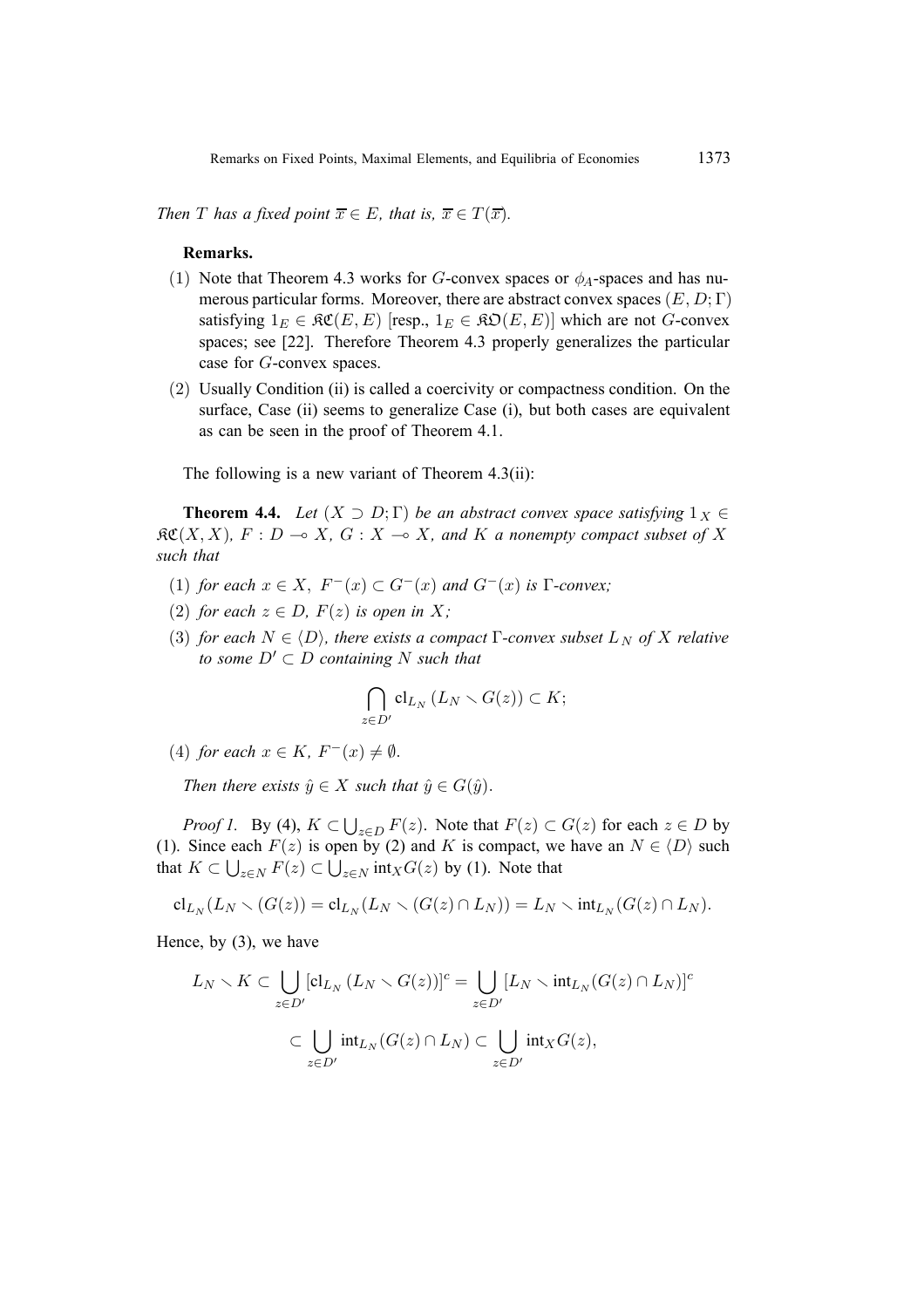where  $c$  denotes the complement with respect to  $L_N$ . Therefore

$$
L_N \subset (L_N \setminus K) \cup K \subset \bigcup_{z \in D'} \text{int}_X G(z) \cup \bigcup_{z \in N} \text{int}_X G(z).
$$

Since  $L_N$  is compact and  $N \subset D'$ , there exists an  $M \in \langle D' \rangle$  such that  $L_N \setminus K \subset$  $\bigcup_{z\in M} \text{int}_X G(z).$ 

Now let  $S(z) := \text{int}_X G(z) \subset G(z)$  for  $z \in D$  and  $T(x) := G(x)$  for  $x \in X$ . Then  $\text{co}_{\Gamma}S^{-}(x) \subset \text{co}_{\Gamma}G^{-}(x) = G^{-}(x) = T^{-}(x)$ . Hence all of the requirements of Theorem 4.3(ii) are satisfied. Therefore there exists  $\hat{y} \in X$  such that  $\hat{y} \in T(\hat{y}) =$  $G(\hat{y})$ . This completes our proof.  $\blacksquare$ 

*Proof 2.* Suppose that the conclusion does not hold; that is,  $x \notin G(x)$  for each  $x \in X$ . Define  $T, S: D \rightarrow X$  by

$$
T(z) := cl_X(K \setminus G(z)) \text{ and } S(z) := K \setminus F(z)
$$

for  $z \in D$ .

Let  $N \in \langle D \rangle$ . By (3), there exists a compact Γ-convex subset  $L_N$  of X relative to some D' containing N. Define  $T_0$ ,  $S_0: D' \to L_N$  by

$$
T_0(z) := cl_{L_N}(L_N \setminus G(z))
$$
 and  $S_0(z) := L_N \setminus F(z)$ 

for  $z \in D'$ . Note that each  $T_0(z)$  is compact, each  $S_0(z)$  is relatively closed by (2), and  $T_0(z) \subset S_0(z)$  by (1).

(i)  $T_0$  is a KKM map.

Indeed, it suffices to show the map  $T^* : D' \to L_N$  defined by

$$
T^*(z) := L_N \setminus G(z) \text{ for } z \in D'
$$

is a KKM map. If this were not, there exist  $A \in \langle D' \rangle$  and  $x \in \text{co}_{\Gamma}(A)$  such that

$$
x \notin T^*(A) = L_N \setminus \bigcap_{z \in A} G(z) \subset X \setminus \bigcap_{z \in A} G(z).
$$

Hence  $x \in \bigcap_{z \in A} G(z)$  and  $A \subset G^{-}(x)$ . Therefore  $x \in \text{co}_{\Gamma}(A) \subset G^{-}(x)$  by (1). This contradicts our assumption.

(ii)  $T$  is a KKM map.

Since  $1_X \in \Re{\mathfrak{C}}(X,X)$ , this also holds for  $(L_N, D'; \Gamma|_{\langle D' \rangle})$  by Lemma 2.1. Since  $T_0$  is a closed-compact-valued KKM map,  $\bigcap_{z \in D'} T_0(z) \neq \emptyset$ . Then there exists

$$
\hat{y} \in \bigcap_{z \in D'} T_0(z) = \bigcap_{z \in D'} cl_{L_N}(L_N \setminus G(z)) \subset L_N \cap K
$$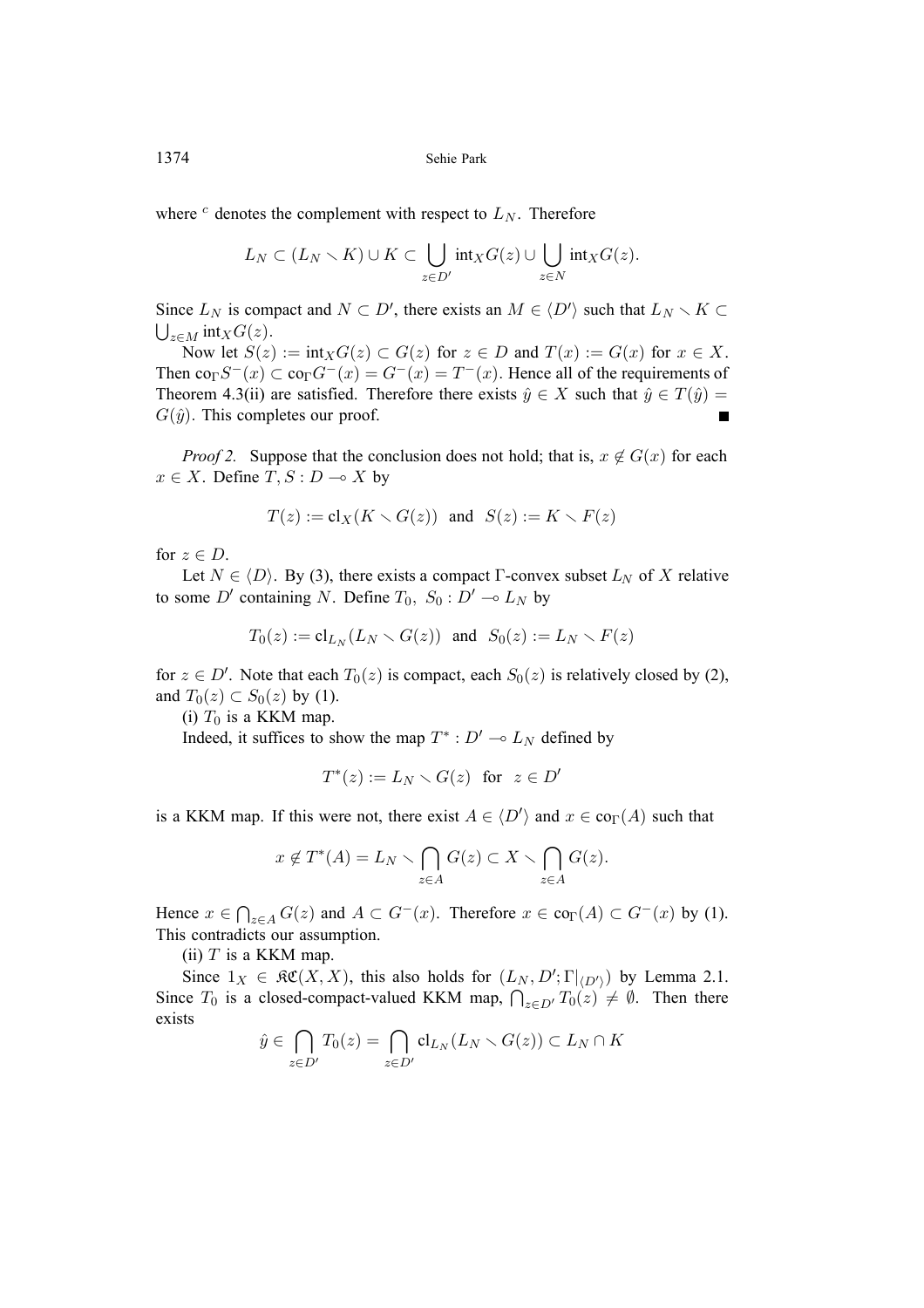by (3). Therefore

$$
\hat{y} \in \bigcap_{z \in D'} cl_X(K \setminus G(z)) \subset \bigcap_{z \in D'} T(z) \subset \bigcap_{z \in N} T(z).
$$

Hence, T is a closed-compact-valued KKM map. Since  $1_X \in \mathcal{RC}(X, X)$ , we have  $\bigcap_{z \in D} T(z) \neq \emptyset$ . Since  $T(z) \subset S(z)$  for each  $z \in D$ , we have

$$
K \setminus \bigcup_{z \in D} F(z) = \bigcap_{z \in D} (K \setminus F(z)) = \bigcap_{z \in D} S(z) \neq \emptyset.
$$

This contradicts (4). This completes our proof.

## **Remarks.**

- (1) Note that Theorem 4.4 works for G-convex spaces or  $\phi_A$ -spaces.
- (2) In Proof 2, we followed the proof of [3, Theorem 3.1] and its notation. This might be convenient to compare those proofs.

The following main result for  $FC$ -spaces in [3] is a particular form:

**Corollary 4.5.** ([3, Theorem 3.1]). *Let*  $(X, \varphi_N)$  *be an FC-space,*  $F, G: X \rightarrow$ 2<sup>X</sup> *and* K *be a nonempty compact subset of* X *such that*

- (1) *for each*  $x \in X$ *,*  $F(x) \subset G(x)$ *,*
- (2) *for each*  $y \in X$ ,  $F^{-1}(y)$  *is compactly open in* X,
- (3) *for each*  $N \in \langle X \rangle$ *, there exists a compact FC-subspace*  $L_N$  *of* X *containing* N *such that*

$$
L_N\bigcap\bigcap_{x\in L_N}\text{cl}_{L_N}\left((X\smallsetminus (FC(G))^{-1}(x))\bigcap L_N\right)\subset K,
$$

(4) *for each*  $x \in K$ ,  $F(x) \neq \emptyset$ .

*Then there exists*  $\hat{y} \in X$  *such that*  $\hat{y} \in FC(G(\hat{y}))$ *.* 

*Proof.* In Theorem 4.4, let  $X = D$ ,  $\Gamma_N := \text{Im } \varphi_N$ , and  $(F, G) := (F^-, (FC))$  $(G)$ <sup>-1</sup>) where  $FC(G)$  = co<sub>Γ</sub>G. Then  $(X, \Gamma)$  becomes an abstract convex space satisfying  $1_X \in \mathfrak{RC}(X, X)$  by Theorem 3.3. Moreover condition (3) can be simplified to that of Theorem 4.4. Now the conclusion follows.

## **Remarks.**

(1) In condition (2), "compactly" is obsolete; see [12].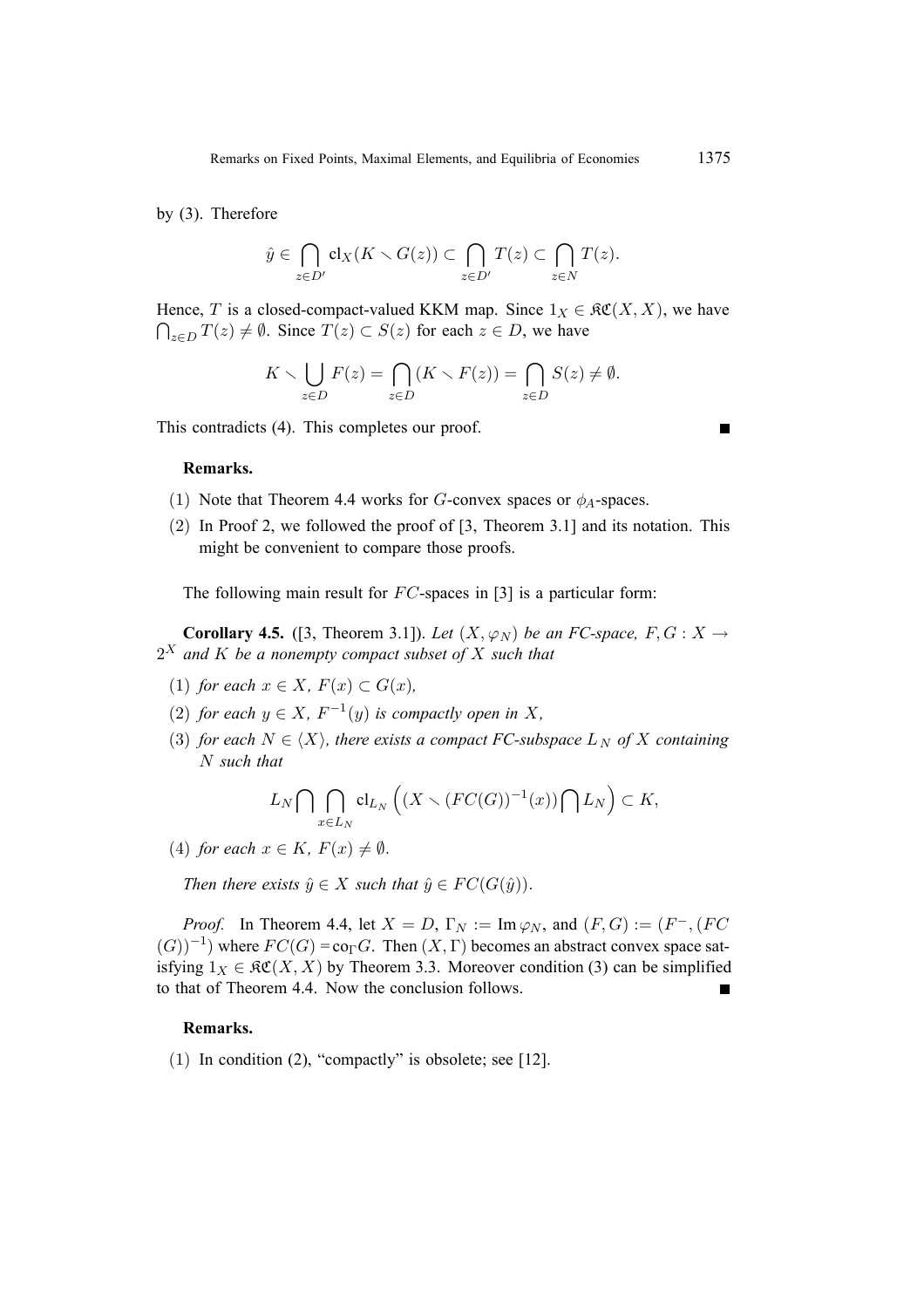- (2) Note that the coercivity or compactness condition (3) of Corollary 4.5 is artificial, not practical, not elegant, and it should be replaced by the one in Theorem 4.4. The condition (3) or its equivalents are used to all of the key results in [3].
- (3) As our Theorem 4.4 improves [3, Theorem 3.1], other theorems in Sections 3 and 4 of [3] can be easily improved by following Theorem 4.4.
- (4) In [3], its authors stated that Corollary 4.5 generalizes corresponding results due to Ding, Ding and Tarafdar, Ding and Tan, and Taraftar. Similar remarks are also stated for other key results in [3].

#### 5. MAXIMAL ELEMENTS

Any binary relation R in a set X can be regarded as a map  $T : X \rightarrow X$  and conversely by the following obvious way:

$$
y \in T(x)
$$
 if and only if  $(x, y) \in R$ .

Therefore, a point  $x_0 \in X$  is called a *maximal element* of a map T if  $T(x_0) = \emptyset$ .

From Theorem 4.1, by interchanging S and  $S^-$ , we have the following existence theorem for maximal elements:

**Theorem 5.1.** *Let* (E,D; Γ) *be an abstract convex space,* Z *a topological space,*  $S: Z \to D$ ,  $T: E \to Z$  *maps, and*  $F \in \mathcal{RC}(E, Z)$ *. Suppose that* 

- (1) *for each*  $y \in D$ ,  $S^-(y)$  *is open in*  $Z$ *;*
- (2) *for each*  $z \in F(E)$ ,  $\operatorname{co}_{\Gamma}S(z) \subset T^{-}(z)$ ;
- (3) *there exists a nonempty compact subset* K *of* Z*; and*
- (4) *either*
- (i)  $F(E) \setminus K \subset S^{-}(M)$  *for some*  $M \in \langle D \rangle$ *; or*
- (ii) *for each*  $N \in \langle D \rangle$ *, there exists a*  $\Gamma$ *-convex subset*  $L_N$  *of*  $E$  *relative to some*  $D' \subset D$  such that  $N \subset D'$  and  $F(L_N) \setminus K \subset S^-(M)$  for some  $M \in \langle D' \rangle$ .

*If*  $F(x) \cap T(x) = \emptyset$  *for all*  $x \in E$ *, then there exists a*  $z \in \overline{F(E)} \cap K$  *such that*  $S(z) = \emptyset$ .

*Proof.* Suppose that for each  $z \in \overline{F(E)} \cap K$ , there exists a  $y \in S(z) \subset D$ . Then  $\overline{F(E)} \cap K \subset S^{-}(D)$ . Since  $\overline{F(E)} \cap K$  is compact, by (1), there exists an  $N \in \langle D \rangle$  such that  $\overline{F(E)} \cap K \subset S^{-}(N)$ . Therefore, by Theorem 4.1, there exists an  $\overline{x} \in E$  such that  $F(\overline{x}) \cap T(\overline{x}) \neq \emptyset$ , a contradiction.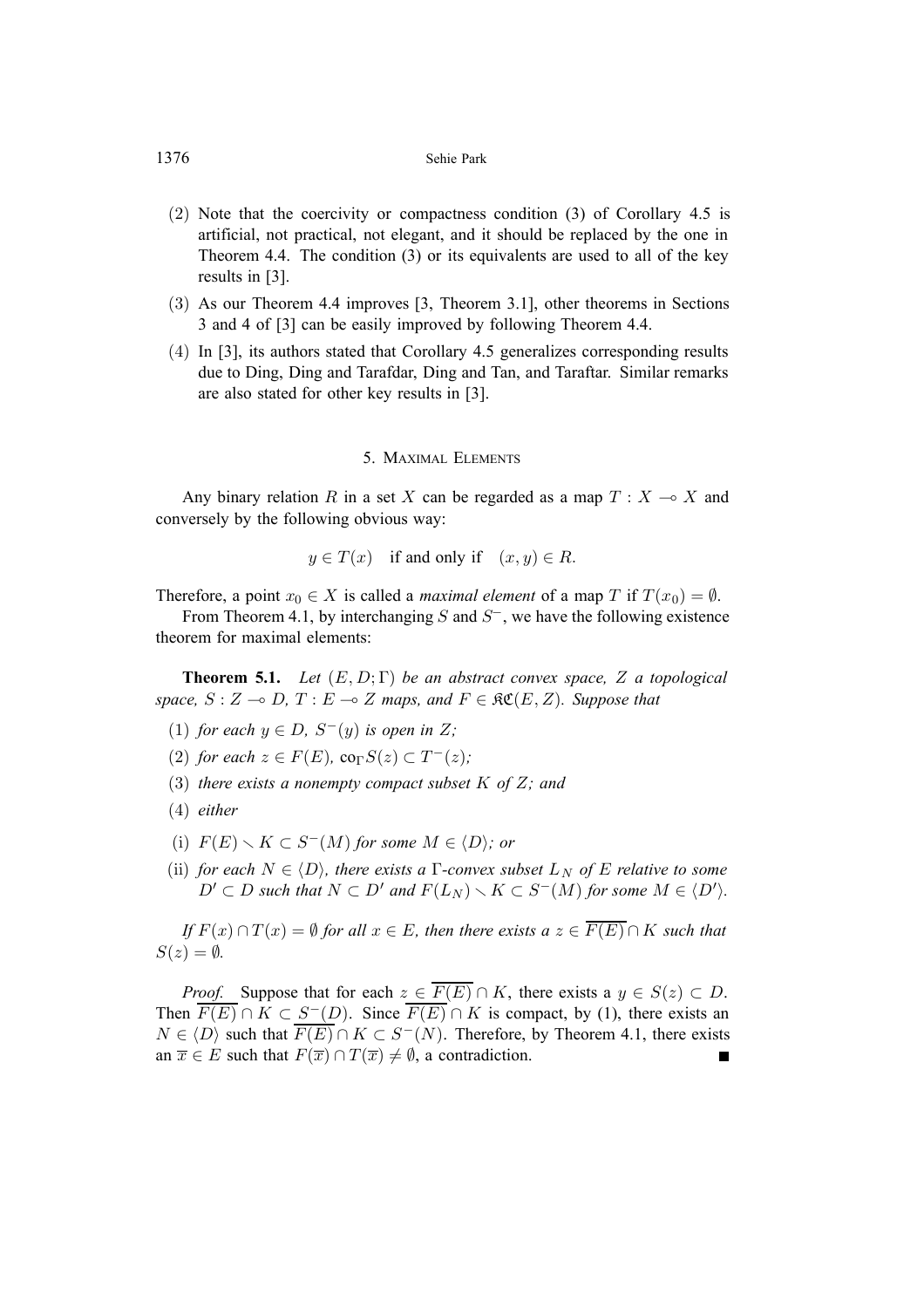**Remark.** If  $X = D$  is a convex space, Theorem 5.1 reduces to Park [9, Theorem 3.1], which includes earlier works of Yannelis and Prabhakar, Mehta, Kim, and Mehta and Sessa.

For  $E = Z$  and  $F = 1_E$ , Theorem 5.1 reduces to the following:

**Theorem 5.2.** *Let*  $(E, D; \Gamma)$  *be an abstract convex space satisfying*  $1_E \in$  $\mathfrak{RC}(E, E)$ *, and*  $S : E \to D$ *,*  $T : E \to E$  *maps. Suppose that* 

- (1) S<sup>−</sup> *is open-valued;*
- (2) *for each*  $x \in E$ ,  $\text{co}_{\Gamma}S(x) \subset T(x)$  *and*  $x \notin T(x)$ *;*
- (3) *there exists a nonempty compact subset* K *of* E*; and*
- (4) *either*
- (i)  $E \setminus K \subset S^{-1}(M)$  *for some*  $M \in \langle D \rangle$ *; or*
- (ii) *there exists a*  $\Gamma$ -convex *subset*  $L_N$  *of*  $E$  *relative to some*  $D' \subset D$  *such that*  $N \subset D'$  and  $L_N \setminus K \subset S^-(M)$  for some  $M \in \langle D' \rangle$ .

*Then S* has a maximal point  $\overline{x} \in K$ , that is,  $S(\overline{x}) = \emptyset$ .

From Theorem 4.4, we have the following:

**Theorem 5.3.** *Let*  $(X \supset D; \Gamma)$  *be an abstract convex space satisfying*  $1_X \in$  $R\mathfrak{C}(X,X)$ ,  $F: X \to D$ ,  $G: X \to X$  and  $K$  a nonempty compact subset of X *such that*

- (1) *for each*  $x \in X$ ,  $F(x) \subset G(x)$  *and*  $G(x)$  *is*  $\Gamma$ *-convex;*
- (2) *for each*  $z \in D$ ,  $F^{-}(z)$  *is open in* X;
- (3) *for each*  $N \in \langle D \rangle$ *, there exists a compact*  $\Gamma$ *-convex subset*  $L_N$  *of*  $X$  *relative to some*  $D' \subset D$  *containing* N *such that*

$$
\bigcap_{z\in D'}\text{cl}_{L_N}\left(L_N\smallsetminus G^-(z)\right)\subset K;
$$

(4) *for each*  $x \in X$ ,  $x \notin G(x)$ .

*Then there exists*  $\hat{y} \in K$  *such that*  $F(\hat{y}) = \emptyset$ .

**Corollary 5.4.** ([3, Theorem 5.1]). *Let*  $(X, \varphi_N)$  *be an FC-space,*  $F, G: X \rightarrow$ 2<sup>X</sup> *and* K *be a nonempty compact subset of* X *such that*

- (1) *for each*  $x \in X$ *,*  $F(x) \subset G(x)$ *,*
- (2) *for each*  $y \in X$ ,  $F^-(y)$  *is compactly open in* X,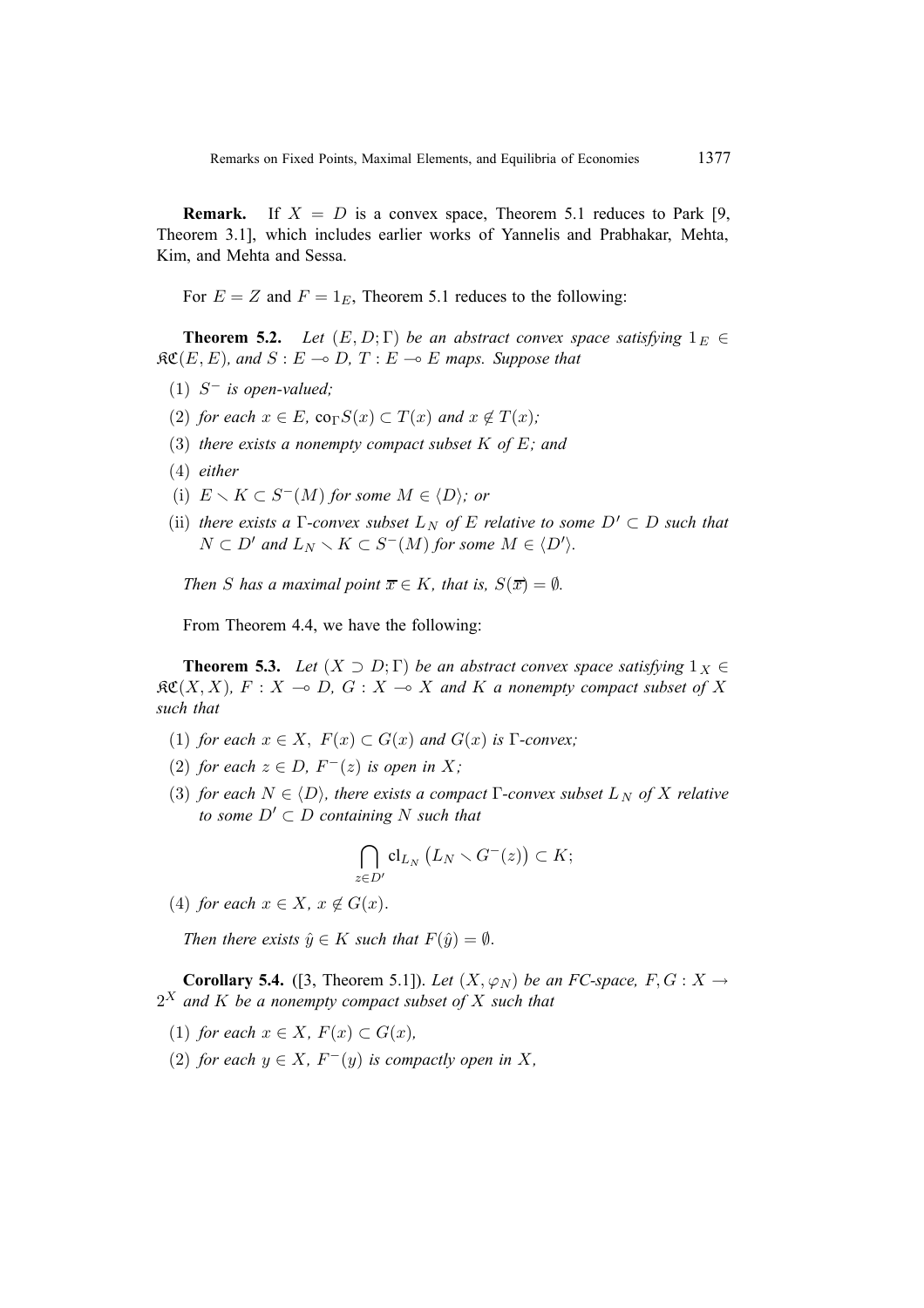(3) *for each*  $N \in \langle X \rangle$ *, there exists a compact FC-subspace*  $L_N$  *of*  $X$  *containing* N *such that*

$$
L_N\bigcap \bigcap_{x\in L_N} \mathsf{cl}_{L_N}\left((X\smallsetminus (FC(G))^{-1}(x))\bigcap L_N\right)\subset K,
$$

(4) *for each*  $x \in K$ ,  $x \notin FC(G(x))$ .

*Then F* has a maximal element  $\hat{y} \in K$ , that is,  $F(\hat{y}) = \emptyset$ .

6. EQUILIBRIA OF ABSTRACT ECONOMIES IN ABSTRACT CONVEX SPACES

We introduce the following generalization of [3, Definition 2.4]:

**Definitions.** Let X be a topological space,  $(E \supset Y; \Gamma)$  an abstract convex space,  $\theta: X \to E$  a function, and  $\phi: X \to Y$  a map. Then

- (1)  $\phi$  is said to be of class  $\mathcal{L}_{\theta,F}$  if
	- (a) for each  $x \in X$ ,  $\text{co}_{\Gamma} \phi(x) \subset Y$  and  $\theta(x) \notin \text{co}_{\Gamma} \phi(x)$  for each  $x \in X$ ,
	- (b) there exists a map  $\psi : X \to Y$  such that  $\psi(x) \subset \phi(x)$  for each  $x \in X$ and  $\psi^-(y)$  is open in X for each  $y \in Y$ , and
	- (c)  $\{x \in X \mid \phi(x) \neq \emptyset\} = \{x \in X \mid \psi(x) \neq \emptyset\};$
- (2)  $(\phi_x, \psi_x, N_x)$  is called a  $\mathcal{L}_{\theta,F}$ -majorant of  $\phi$  at x if  $\phi_x, \psi_x : X \to Y$  and  $N_x$ is an open neighborhood of  $x$  in  $X$  such that
	- (a) for each  $z \in N_x$ ,  $\phi(z) \subset \phi_x(z)$  and  $\theta(z) \notin \phi_x(z)$ ,
	- (b) for each  $z \in X$ ,  $\psi_x(z) \subset \phi_x(z)$  and  $\text{co}_{\Gamma} \phi_x(z) \subset Y$ ,
	- (c) for each  $y \in Y$ ,  $\psi_x^-(y)$  is open in X;
- (3)  $\phi$  is said to be  $\mathcal{L}_{\theta,F}$ -majorized if for each  $x \in X$  with  $\phi(x) \neq \emptyset$ , there exists an  $\mathcal{L}_{\theta,F}$ -majorant  $(\phi_x, \psi_x, N_x)$  of  $\phi$  at x such that for any nonempty finite subset A of the set  $\{x \in X \mid \phi(x) \neq \emptyset\},\$

$$
\left\{z\in\bigcap_{x\in A}N_x\mid\bigcap_{x\in A}co_{\Gamma}\phi_x(z)\neq\emptyset\right\}=\left\{z\in\bigcap_{x\in A}N_x\mid\bigcap_{x\in A}co_{\Gamma}\psi_x(z)\neq\emptyset\right\}.
$$

It is clear that every map of class  $\mathcal{L}_{\theta,F}$  is  $\mathcal{L}_{\theta,F}$ -majorized. The above definitions generalize the corresponding ones for  $FC$ -spaces in [3], which were stated there to generalize the ones due to Ding and Tan; Ding, Kim and Tan; Tan and Yuan; Ding and Tarafdar; and Tulcea.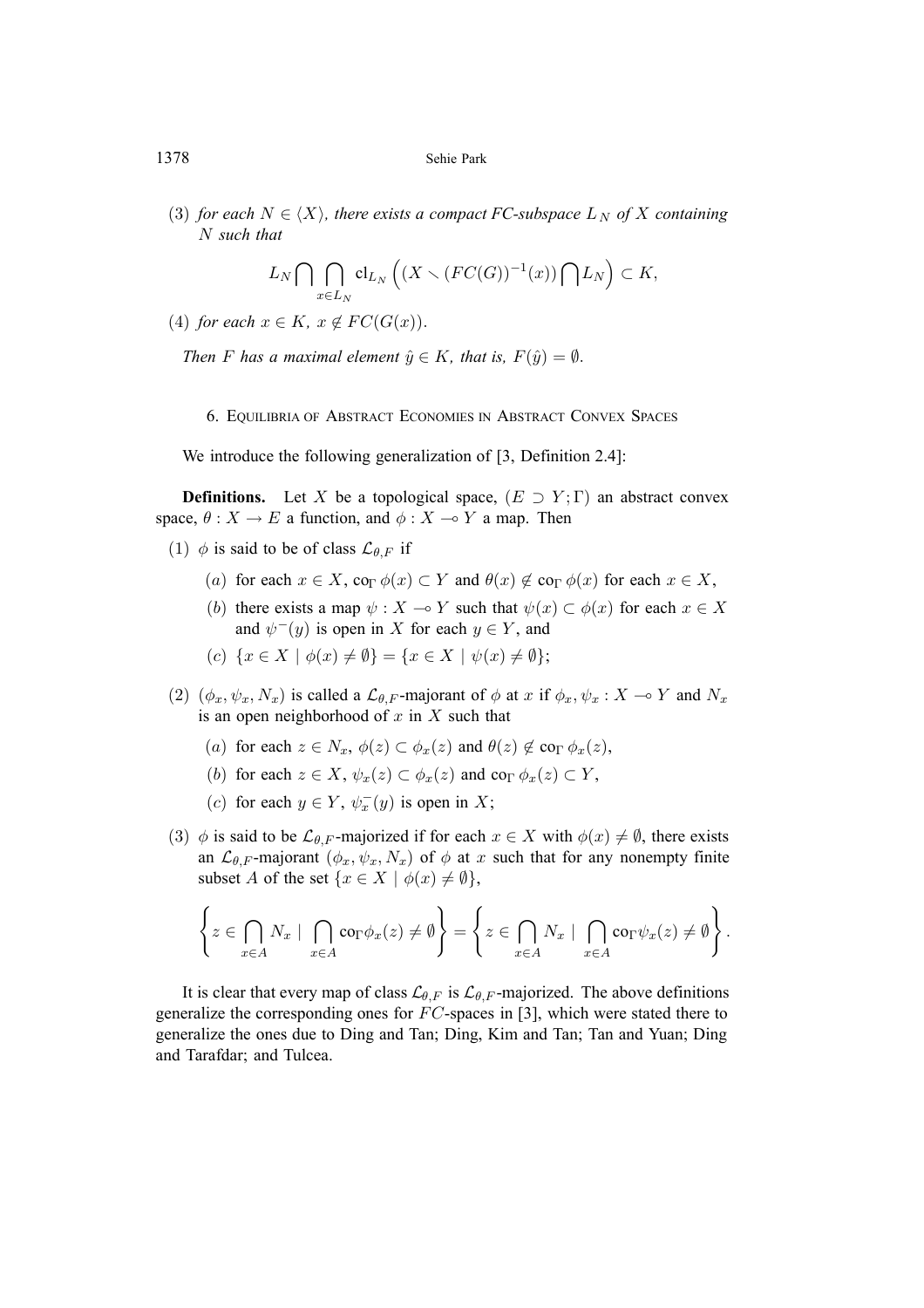In the present paper, we will restrict ourselves to the case  $X = Y$  is an abstract convex space and  $\theta = 1_X$  and write  $\mathcal{L}_F$  instead of  $\mathcal{L}_{\theta,F}$ .

**Theorem 6.1.** *Let*  $(X; \Gamma)$  *be an abstract convex space satisfying*  $1_X \in$  $R\mathfrak{C}(X,X)$ *,*  $G: X \to X$  *be of class*  $\mathcal{L}_F$  *and*  $K$  *a nonempty compact subset of* X*. Suppose that*

- (1) *for each*  $x \in X$ *,*  $G(x)$  *is*  $\Gamma$ *-convex;*
- (2) *for each*  $N \in \langle X \rangle$ , *there exists a compact*  $\Gamma$ -convex *subset*  $L_N$  *of*  $X$  con*taining* N *such that*

$$
\bigcap_{x\in L_N} \mathop{\mathrm{cl}}\nolimits_{L_N} \big( L_N \smallsetminus G^-(x) \big) \subset K.
$$

*Then there exists*  $\hat{y} \in K$  *such that*  $G(\hat{y}) = \emptyset$ .

*Proof.* Since G is of class  $\mathcal{L}_F$ , we have

- (i) for each  $x \in X$ ,  $x \notin \text{co}_{\Gamma}G(x) = G(x)$ ;
- (ii) there exists a map  $F : X \to X$  such that (a)  $F(x) \subset G(x)$  for each  $x \in X$ ; (b)  $F^-(y)$  is open in X for each  $y \in X$ ; and (c)  $\{x \in X \mid F(x) \neq \emptyset\}$  $\{x \in X \mid G(x) \neq \emptyset\}.$

Suppose  $G(x) \neq \emptyset$  for all  $x \in K$ . Then, by (iii),  $F(x) \neq \emptyset$  for all  $x \in K$ . We apply Theorem 4.4 with  $X = D$  and replacing F and G by F<sup>-</sup> and G<sup>-</sup>, respectively. Then G has a fixed point  $\hat{y} \in X$  and this contradicts (i). Hence the conclusion follows.

**Remark.** Theorem 6.1 works for G-convex spaces or  $\phi_A$ -spaces and generalizes [3, Theorem 5.2], which was stated there to generalize corresponding ones due to Ding, Ding and Tarafdar, Ding and Tan, Tan and Yuan, and others.

Closely examining the proof of [3, Lemma 5.1] with replacing  $FC(\cdot)$  by co<sub>Γ</sub>(·), it leads to the following generalization:

**Theorem 6.2.** *Let* X *be a regular topological space and*  $(E \supset Y; \Gamma)$  *an abstract convex space. Let*  $\theta : X \to E$  *and*  $P : X \to Y$  *be*  $\mathcal{L}_{\theta,F}$ *-majorized. If each open subset of* X *containing*  $B := \{x \in X \mid P(x) \neq \emptyset\}$  *is paracompact, then there exists a map*  $\phi$  :  $X \to Y$  *of class*  $\mathcal{L}_{\theta,F}$  *such that*  $P(x) \subset \phi(x)$  *for all*  $x \in X$ .

**Remark.** For FC-spaces, Lemma 6.2 reduces to [3, Lemma 5.1], which was said in [3] to generalize results of Ding; Ding and Tan; Ding, Kim and Tan; Tan and Yuan, and Tulcea.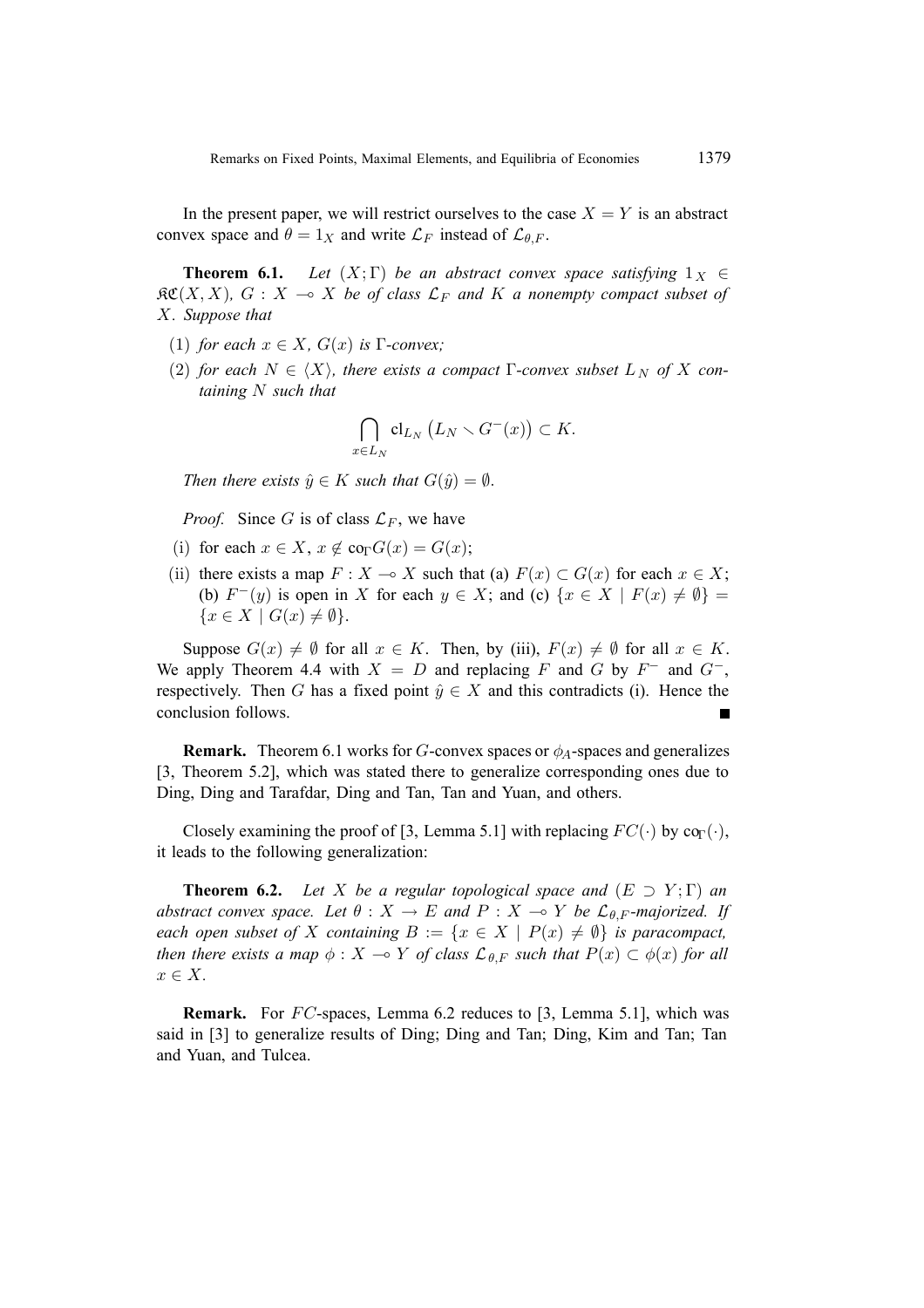From Theorem 4.4 and Lemma 6.2, we deduce the following generalization of Theorem 6.2 on the existence of maximal elements of  $\mathcal{L}_F$ -majorized maps:

**Theorem 6.3.** *Let* (X; Γ) *be an abstract convex paracompact space satisfying*  $1_X \in \mathfrak{RC}(X, X), P : X \multimap X$  an  $\mathcal{L}_F$ -majorized map, and K a nonempty compact *subset of* X*. Suppose that*

- (1) *for each*  $x \in X$ *,*  $P(x)$  *is*  $\Gamma$ *-convex;*
- (2) *for each*  $N \in \langle D \rangle$ , *there exists a compact* Γ-convex *subset*  $L_N$  *of* X con*taining* N *such that*

$$
\bigcap_{x\in L_N} \operatorname{cl}_{L_N}\big(L_N \setminus P^-(x)\big) \subset K.
$$

*Then there exists*  $\hat{y} \in K$  *such that*  $P(\hat{y}) = \emptyset$ .

*Proof.* We prove first that  $P(y) \neq \emptyset$  for each  $y \in X \setminus K$ . For this y, by (2), we have

$$
y \notin \bigcap_{x \in L_{\{y\}}} \left( L_{\{y\}} \smallsetminus P^-(x) \right).
$$

Hence, there exists an  $x \in L_{\{y\}}$  such that  $y \in P^-(x)$ . So  $x \in P(y)$  and  $P(y) \neq \emptyset$ .

Suppose the conclusion does not hold, that is,  $P(y) \neq \emptyset$  for all  $y \in X$ . Hence the set  $\{x \in X \mid P(x) \neq \emptyset\} = X$  is paracompact. By Lemma 6.2, there exists a Γ-convex-valued map  $φ : X → X$  of class  $\mathcal{L}_F$  such that  $P(x) ⊂ φ(x)$  for each  $x \in X$ . Then for each  $N \in \langle X \rangle$ , we have

$$
\bigcap_{x\in L_N}\text{cl}_{L_N}\left(L_N\smallsetminus\phi^-(x)\right)\subset\bigcap_{x\in L_N}\text{cl}_{L_N}\left(L_N\smallsetminus P^-(x)\right)\subset K.
$$

Hence, by Theorem 6.1, there exists a  $\hat{y} \in K$  such that  $\phi(\hat{y}) = \emptyset$  so that  $P(\hat{y}) = \emptyset$ , which is a contradiction. Therefore the conclusion follows.  $\blacksquare$ 

**Remark.** For FC-spaces, Theorem 6.3 reduces to [3, Theorem 5.3], which was said in [3] to generalize results of Ding and Tan; Tan and Yuan; Ding, Ding and Tan; and Borglin and Keiding.

As an application of Theorem 6.1, we deduce the following equilibrium existence theorem for a one-person game:

**Theorem 6.4.** *Let*  $(X; \Gamma)$  *be an abstract convex space satisfying*  $1_X \in$  $\mathfrak{K}(X,X)$ ,  $A, B, P: X \longrightarrow X$ , and K a nonempty compact subset of X. Suppose *that*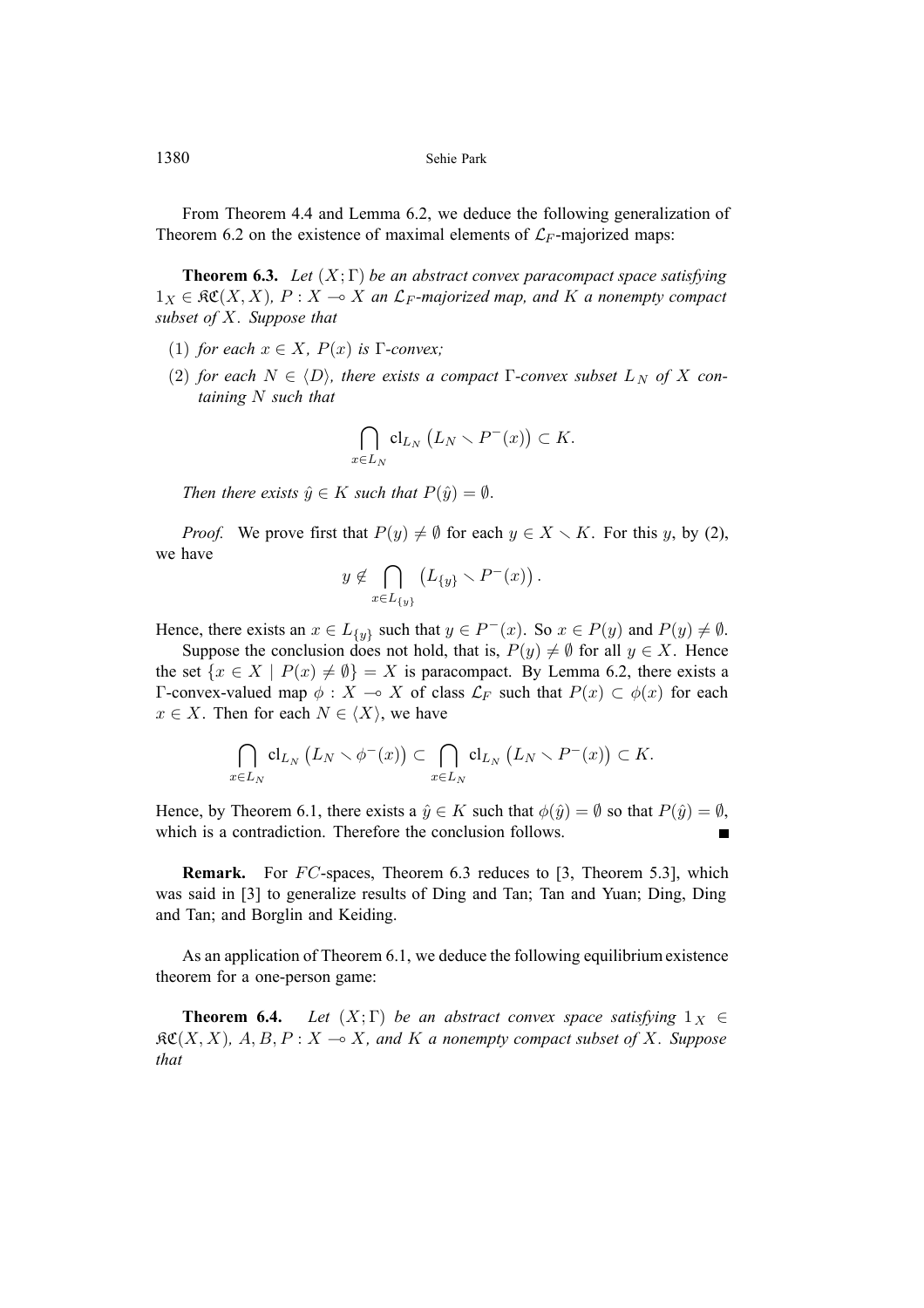- (1) *for each*  $x \in X$ ,  $\text{co}_{\Gamma}A(x) \subset \overline{B}(x)$ ;
- (2) *for each*  $y \in X$ ,  $A^{-}(y)$  *is open in* X;
- (3)  $A \cap P$  *is of class*  $\mathcal{L}_F$  *and has*  $\Gamma$ *-convex values;*
- (4) *for each*  $N \in \langle X \rangle$ *, there exists a compact* Γ-convex subset  $L_N$  of X con*taining* N *such that*

$$
\bigcap_{x\in L_N} \mathop{\mathrm{cl}}\nolimits_{L_N} \big( L_N \smallsetminus (A\cap P)^-(x) \big) \subset K;
$$

(5) *for each*  $x \in K$ *,*  $A(x) \neq \emptyset$ *.* 

*Then there exists*  $\hat{x} \in K$  *such that*  $\hat{x} \in \overline{B}(\hat{x})$  *and*  $A(\hat{y}) \cap P(\hat{y}) = \emptyset$ .

*Proof.* Let  $Y := \{x \in X \mid x \notin \overline{B}(x)\}\)$ . Then Y is open. Define  $\phi : X \to X$ by

$$
\phi(x) := \begin{cases} A(x) \cap P(x), & \text{for } x \notin Y; \\ A(x), & \text{for } x \in Y. \end{cases}
$$

Since  $A \cap P$  is of class  $\mathcal{L}_F$ , for each  $x \in X$ , we have  $x \notin \text{co}_{\Gamma}(A(x) \cap P(x)) =$  $A(x) \cap P(x)$  and a map  $\beta : X \longrightarrow X$  such that

- (a) for each  $x \in X$ ,  $\beta(x) \subset A(x) \cap P(x)$ ;
- (b) for each  $y \in X$ ,  $\beta^-(y)$  is open in X; and
- (c)  $\{x \in X \mid \beta(x) \neq \emptyset\} = \{x \in X \mid A(x) \cap P(x) \neq \emptyset\}.$

We define a map  $\psi : X \longrightarrow X$  by

$$
\psi(x) := \begin{cases} \beta(x), & \text{for } x \notin Y; \\ A(x), & \text{for } x \in Y. \end{cases}
$$

It is clear that for each  $x \in X$ ,  $\psi(x) \subset \phi(x)$  and  $\{x \in X \mid \psi(x) \neq \emptyset\} = \{x \in X\}$  $X \mid \phi(x) \neq \emptyset$  by (c). Note that, for each  $y \in X$ ,  $\psi^{-}(y)=(Y \cup \beta^{-}(y)) \cap A^{-}(y)$  is open in X by (2) and (b). Let  $x \in X$ . If  $x \in Y$ , then  $x \notin \overline{B}(x)$  and  $x \notin \text{co}_{\Gamma} \phi(x)$ ; if  $x \notin Y$ , then  $x \notin \text{co}_{\Gamma}(A(x) \cap P(x)) = \text{co}_{\Gamma}\phi(x)$ . Consequently,  $\phi$  is of class  $\mathcal{L}_F$ . From (4) and the definition of  $\phi$ , for each  $N \in \langle X \rangle$ , we have

$$
\bigcap_{x\in L_N}\operatorname{cl}_{L_N}\big(L_N\smallsetminus\phi^-(x)\big)\subset K.
$$

Now by Theorem 6.1, we have a point  $\hat{x} \in K$  such that  $\phi(\hat{x}) = \emptyset$ . Note that  $A(x) \neq \emptyset$  for each  $x \in K$  and that (4) implies  $A(x) \neq \emptyset$  for each  $x \in X \setminus K$ . Therefore  $A(x) \neq \emptyset$  for each  $x \in X$  so that  $\hat{x} \in \overline{B}(\hat{x})$  and  $A(\hat{y}) \cap P(\hat{y}) = \emptyset$ .  $\blacksquare$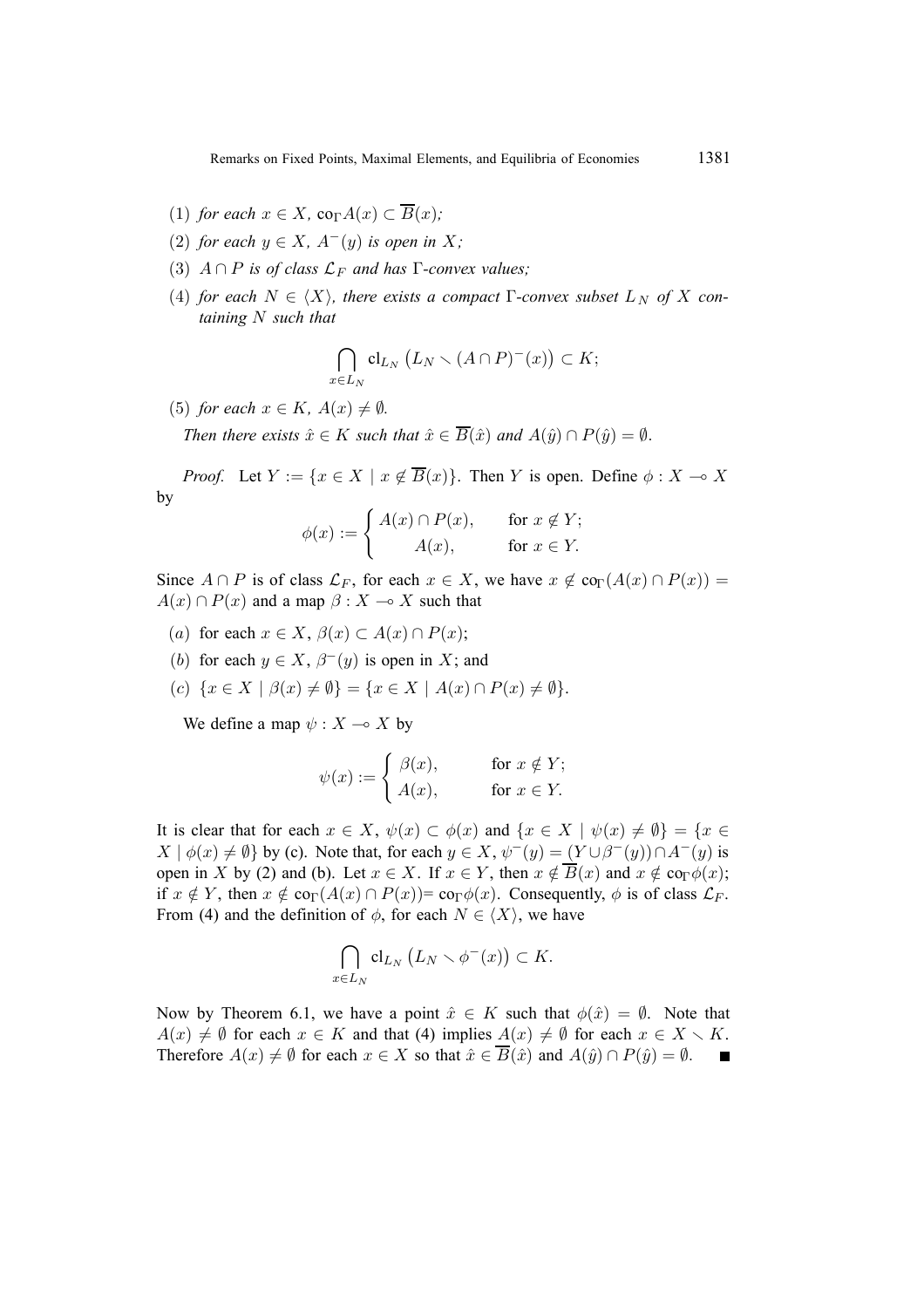**Remark.** For FC-spaces, Theorem 6.4 reduces to [3, Theorem 6.1], which was claimed in [3] to improve and generalize results of Ding and Tarafdar; Ding and Tan; Tan and Yuan; Ding; and Ding and Tan.

**Final Remark.** Until now we showed that Lemmas 3.1, 3.2, and 5.1, Theorems 3.1, 5.1, 5.2, 5.3, and 6.1 for  $FC$ -spces in [3] are generalized to our abstract convex spaces in better forms. Other results in [3] can also be improved by following our method in this paper.

### **REFERENCES**

- 1. H. Ben-El-Mechaiekh, S. Chebbi, M. Florenzano and J.-V. Llinares, Abstract convexity and fixed points, *J. Math. Anal. Appl.*, **222** (1998), 138-150.
- 2. X. P. Ding, Maximal element theorems in product FC-spaces and generalized games, *J. Math. Anal. Appl.*, **305** (2005), 29-42.
- 3. X. P. Ding and L. Wang, *Fixed points, minimax inequalities and equilibria of noncompact abstract economies in FC-spaces*, Nonlinear Anal. (2007), doi:10.1016/j.na.2007. 06.006.
- 4. Ky Fan, A generalization of Tychonoff's fixed point theorem, *Math. Ann.*, **142** (1961), 305-310.
- 5. C. D. Horvath, Contractibility and generalized convexity, *J. Math. Anal. Appl.*, **156** (1991), 341-357.
- 6. C. D. Horvath, Extension and selection theorems in topological spaces with a generalized convexity structure, *Ann. Fac. Sci. Toulouse*, **2** (1993), 253-269.
- 7. M. Lassonde, On the use of KKM multifunctions in fixed point theory and related topics, *J. Math. Anal. Appl.*, **97** (1983), 151-201.
- 8. S. Park, *Some coincidence theorems on acyclic multifunctions and applications to KKM theory*, Fixed Point Theory and Applications (K.-K. Tan, ed.), 248-277, World Sci., River Edge, NJ, 1992.
- 9. S. Park, Coincidence points and maximal elements of multifunctions on convex spaces, *Comm. Math. Univ. Carolinae*, **36** (1995), 57-67.
- 10. S. Park, Ninety years of the Brouwer fixed point theorem, *Vietnam J. Math.*, **27** (1999), 193-232.
- 11. S. Park, Elements of the KKM theory for generalized convex spaces, *Korean J. Comput. Appl. Math.*, **7** (2000), 1-28.
- 12. S. Park, Remarks on topologies of generalized convex spaces, *Nonlinear Func. Anal. Appl.*, **5** (2000), 67-79.
- 13. S. Park, On generalizations of the KKM principle on abstract convex spaces, *Nonlinear Anal. Forum*, **11**(1) (2006), 67-77.